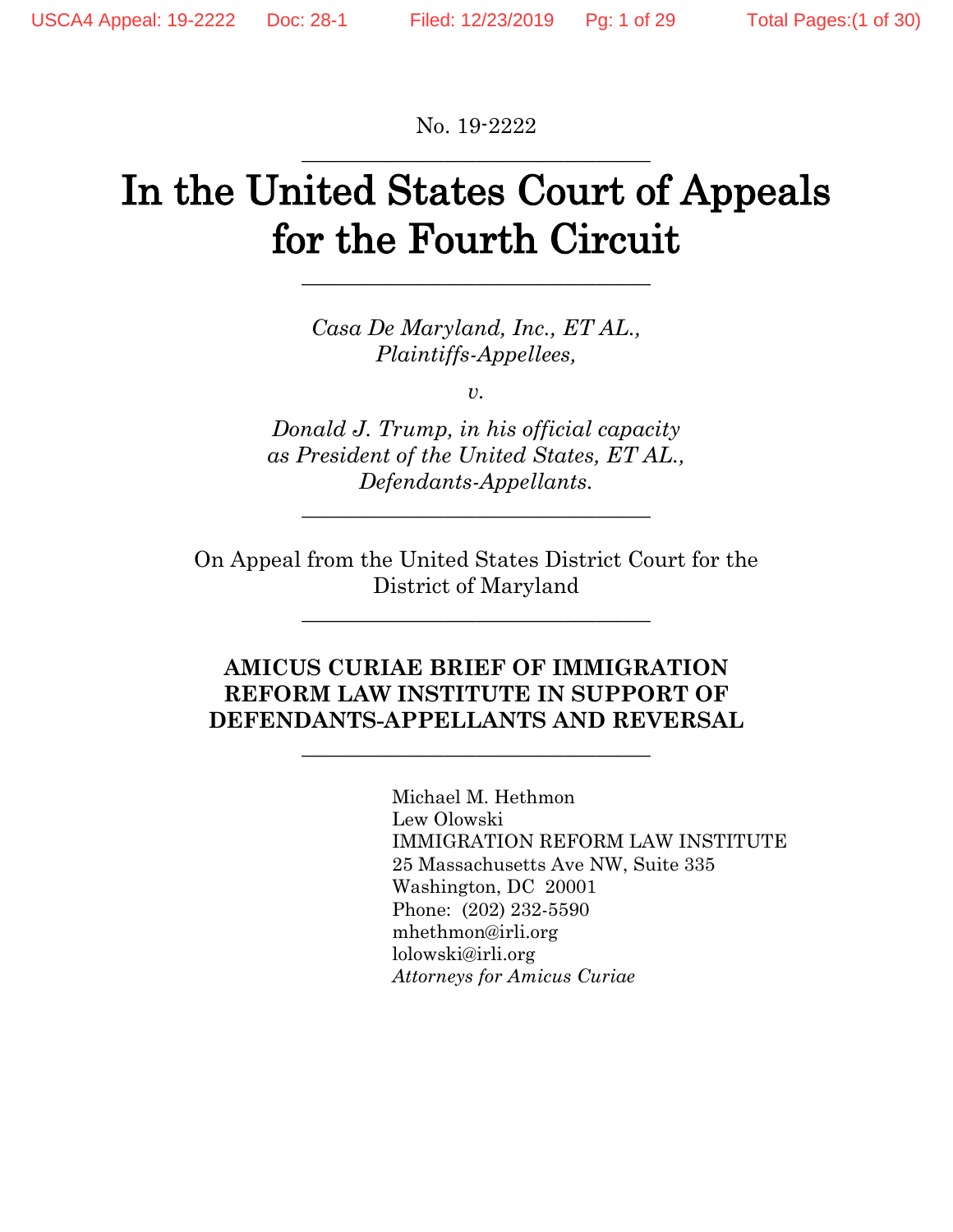#### UNITED STATES COURT OF APPEALS FOR THE FOURTH CIRCUIT

#### **DISCLOSURE STATEMENT**

- In civil, agency, bankruptcy, and mandamus cases, a disclosure statement must be filed by all  $\hat{\mathbf{e}}$ parties, with the following exceptions: (1) the United States is not required to file a disclosure statement; (2) an indigent party is not required to file a disclosure statement; and  $(3)$  a state or local government is not required to file a disclosure statement in pro se cases. (All parties to the action in the district court are considered parties to a mandamus case.)
- In criminal and post-conviction cases, a corporate defendant must file a disclosure statement.
- In criminal cases, the United States must file a disclosure statement if there was an organizational victim of the alleged criminal activity. (See question 7.)
- Any corporate amicus curiae must file a disclosure statement.
- Counsel has a continuing duty to update the disclosure statement.  $\bullet$

No. 19-2222 Caption: Casa De Maryland, Inc., et al. V. Donald J. Trump. et al.

Pursuant to FRAP 26.1 and Local Rule 26.1,

Immigration Reform Law Institute (name of party/amicus)

who is amicus , makes the following disclosure: (appellant/appellee/petitioner/respondent/amicus/intervenor)

- $\mathbb{1}$ . Is party/amicus a publicly held corporation or other publicly held entity?  $\Box$  YES  $\Box$  NO
- $\overline{2}$ . Does party/amicus have any parent corporations?  $TES$   $\triangledown$  NO If yes, identify all parent corporations, including all generations of parent corporations:

Is 10% or more of the stock of a party/amicus owned by a publicly held corporation or  $3<sub>1</sub>$ other publicly held entity?  $YESVNO$ If yes, identify all such owners: Immigration Reform Law Institute is a 501(c)(3) nonprofit organization and does not issue stock.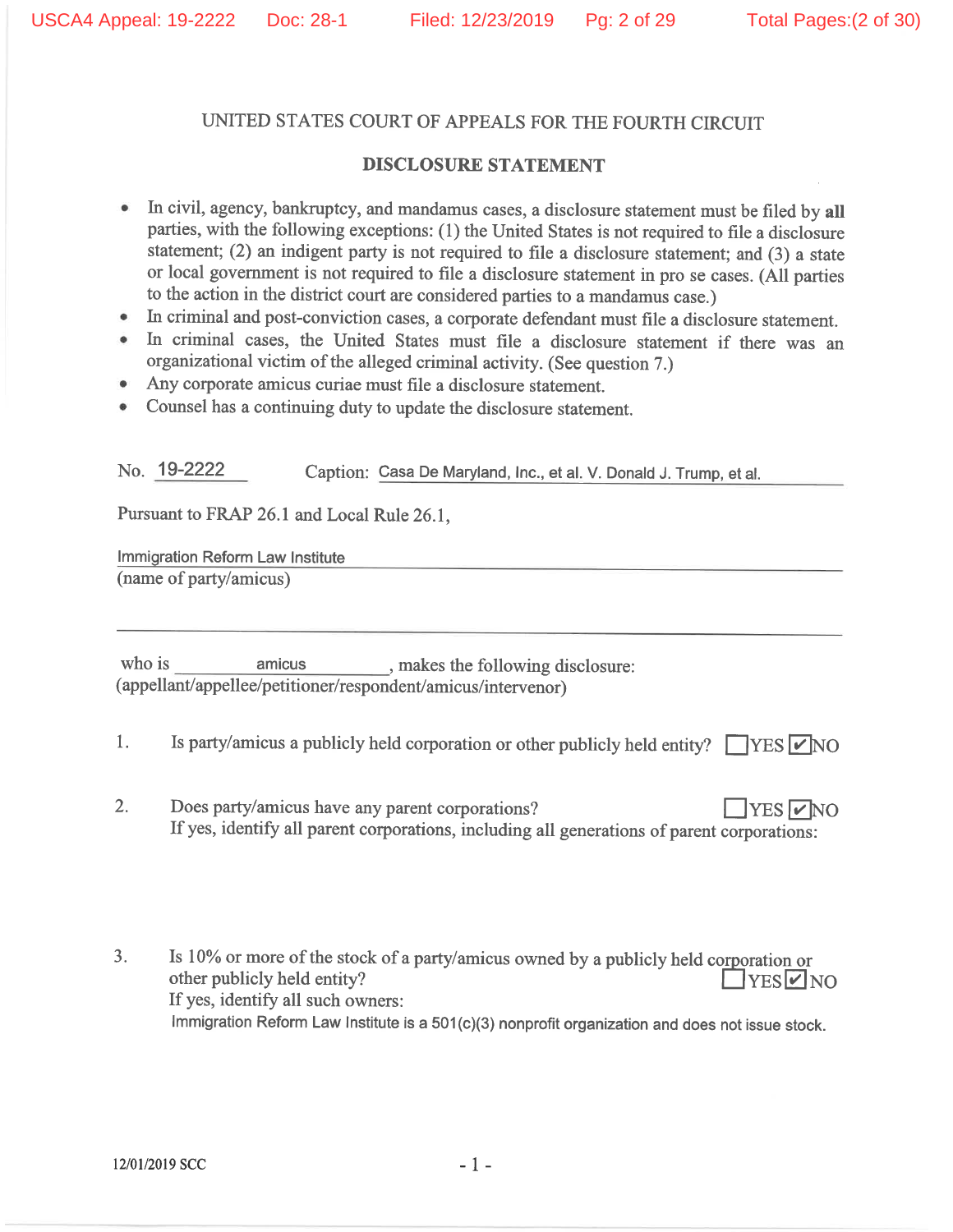- 4. Is there any other publicly held corporation or other publicly held entity that has a direct financial interest in the outcome of the litigation?  $\Box$ YES $\nu$ NO If yes, identify entity and nature of interest: Immigration Reform Law Institute knows of no such party.
- 5. Is party a trade association? (amici curiae do not complete this question)  $|$   $|YES|$  NO If yes, identify any publicly held member whose stock or equity value could be affected substantially by the outcome of the proceeding or whose claims the trade association is pursuing in a representative capacity, or state that there is no such member:
- 6. Does this case arise out of a bankruptcy proceeding? **TYES** NO If yes, the debtor, the trustee, or the appellant (if neither the debtor nor the trustee is a party) must list (1) the members of any creditors' committee, (2) each debtor (if not in the caption), and (3) if a debtor is a corporation, the parent corporation and any publicly held corporation that owns 10% or more of the stock of the debtor.

7.  $\Box$ YES $\negthickspace \heartsuit$ NO Is this a criminal case in which there was an organizational victim? If yes, the United States, absent good cause shown, must list (1) each organizational victim of the criminal activity and (2) if an organizational victim is a corporation, the parent corporation and any publicly held corporation that owns 10% or more of the stock of victim, to the extent that information can be obtained through due diligence.

 $-2-$ 

Signature:

December 23, 2019 Date:

**Counsel for: Immigration Reform Law Institute** 

**Print to PDF for Filing**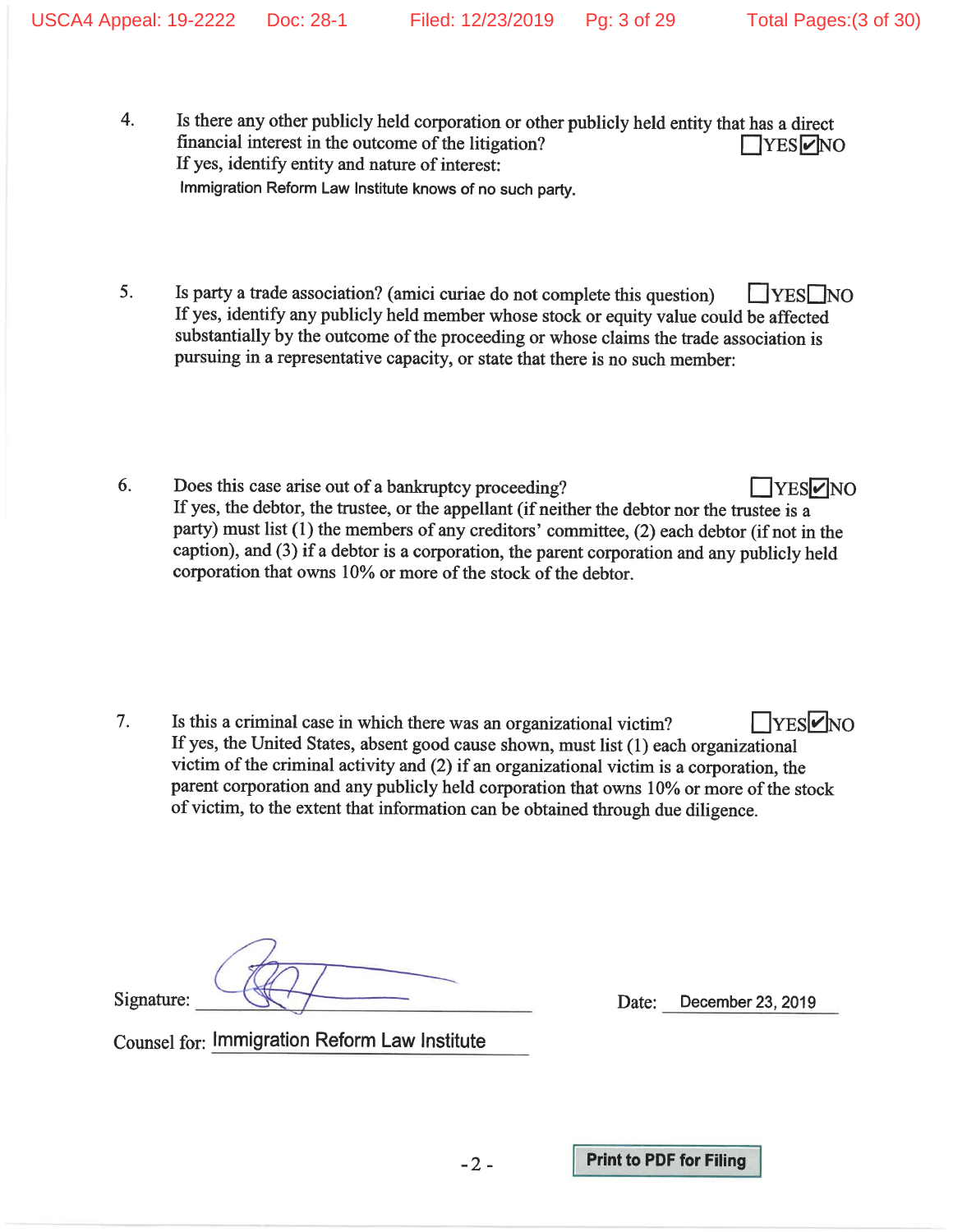# **CORPORATE DISCLOSURE STATEMENT**

*Amicus Curiae* Immigration Reform Law Institute (IRLI) is a 501(c)(3) not for profit charitable organization incorporated in the District of Columbia. IRLI has no parent corporation. It does not issue stock.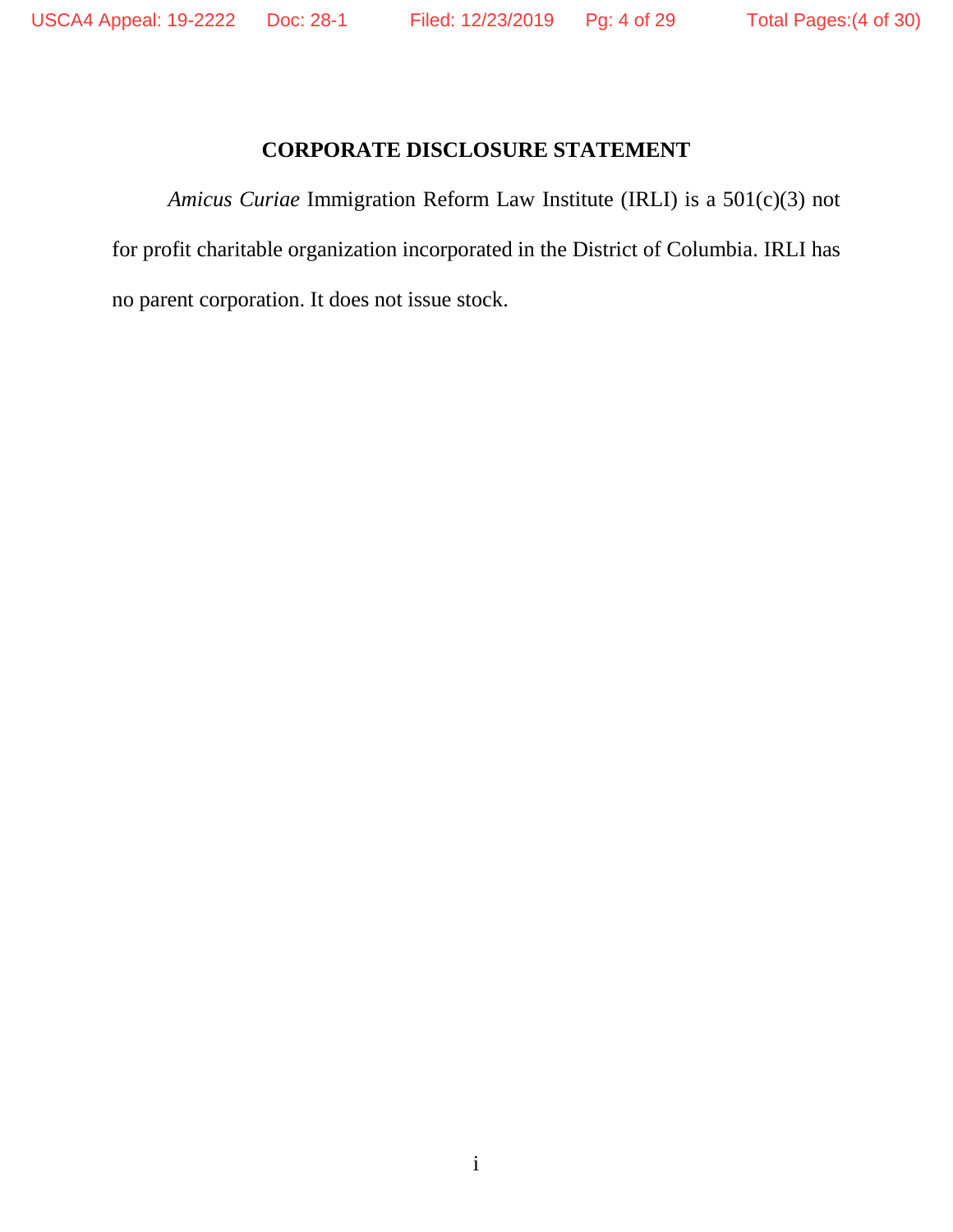# **TABLE OF CONTENTS**

| THE RULE IS A PERMISSIBLE CONSTRUCTION OF "PUBLIC<br>L                                                                      |
|-----------------------------------------------------------------------------------------------------------------------------|
| The Rule is consistent with the plain meaning of "public charge."3<br>A.                                                    |
| The Rule is consistent with statutory construction of "public charge."4<br><b>B.</b>                                        |
| The plain, statutory meaning of "public charge" supersedes century-old<br>$\mathbf{C}$ .                                    |
| The Rule is consistent with the historical meaning of "public charge."9<br>D.                                               |
| THE IMMIGRATION AND NATURALIZATION SERVICE'S FIELD<br>$\Pi$ .<br>GUIDANCE OF 1999 IS AN ARBITRARY INTERPRETATION OF "PUBLIC |
|                                                                                                                             |
|                                                                                                                             |
|                                                                                                                             |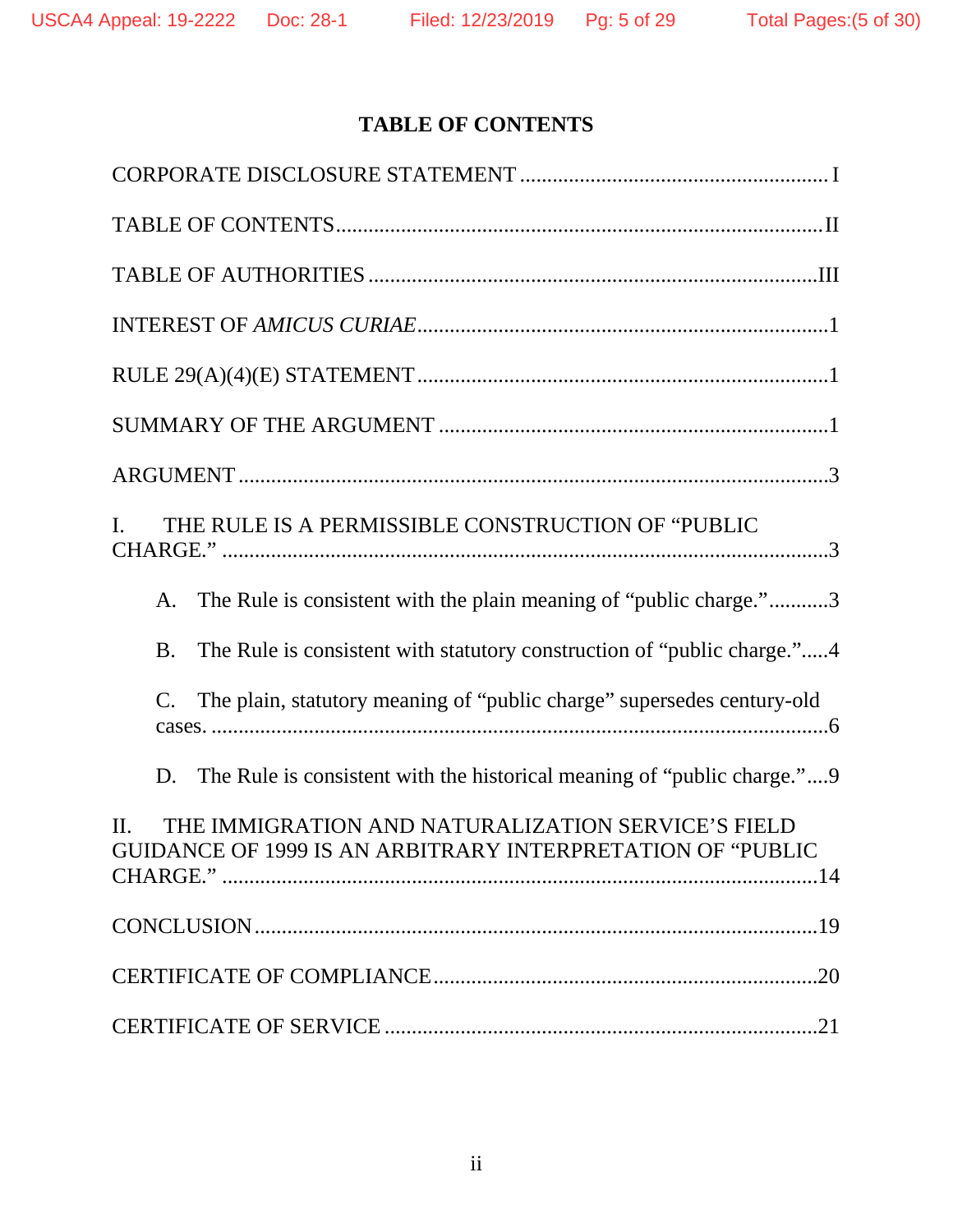# **TABLE OF AUTHORITIES**

# Cases

| <b>Statutes</b> |
|-----------------|
|                 |
|                 |
|                 |
|                 |
|                 |
|                 |
|                 |
|                 |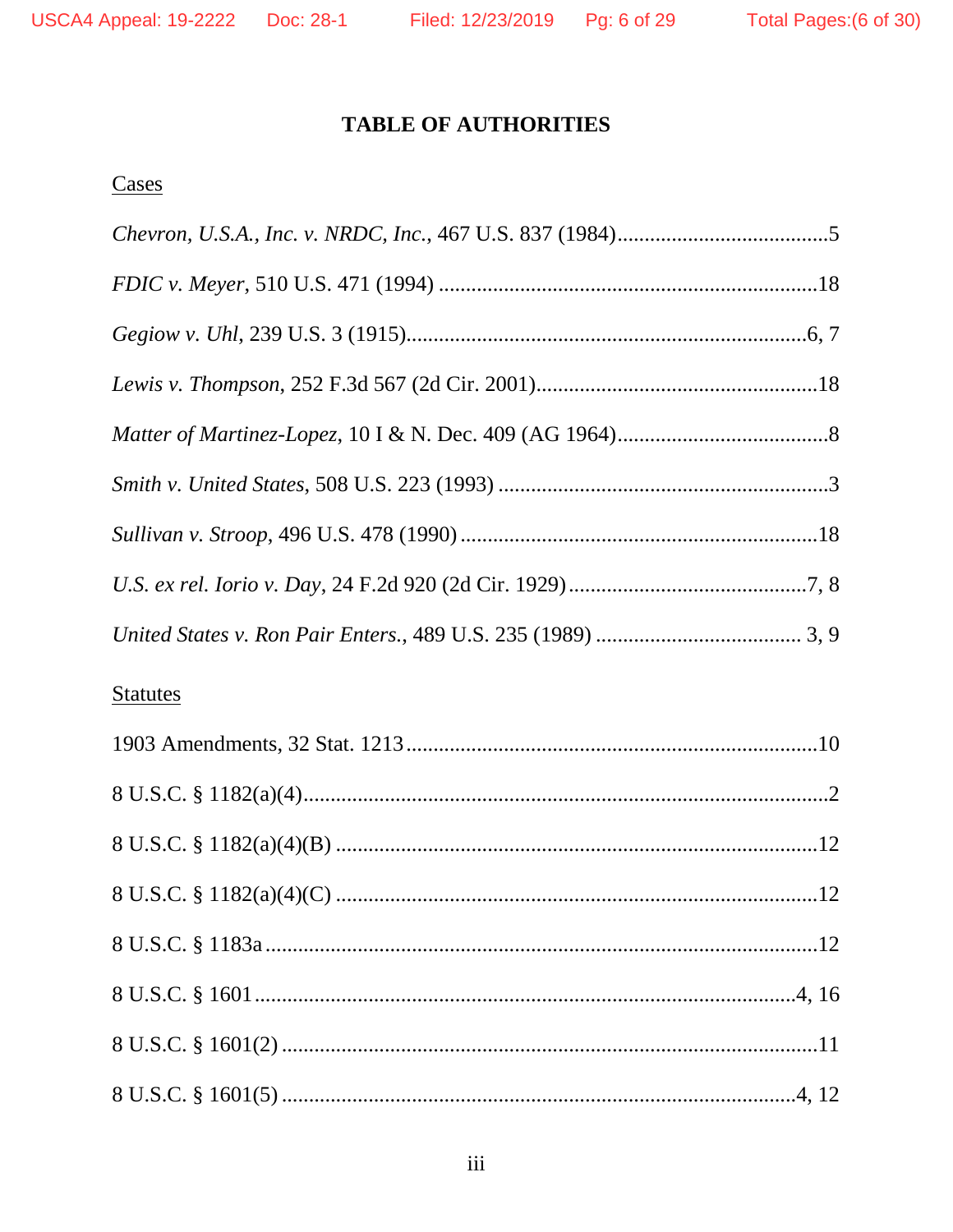| Illegal Immigration Reform and Immigrant Responsibility Act, P.L. 104-108 (Sept. |
|----------------------------------------------------------------------------------|
|                                                                                  |
|                                                                                  |
|                                                                                  |
|                                                                                  |
|                                                                                  |
|                                                                                  |
| Personal Responsibility and Work Opportunity Act of 1996, P.L. 104-193 passim    |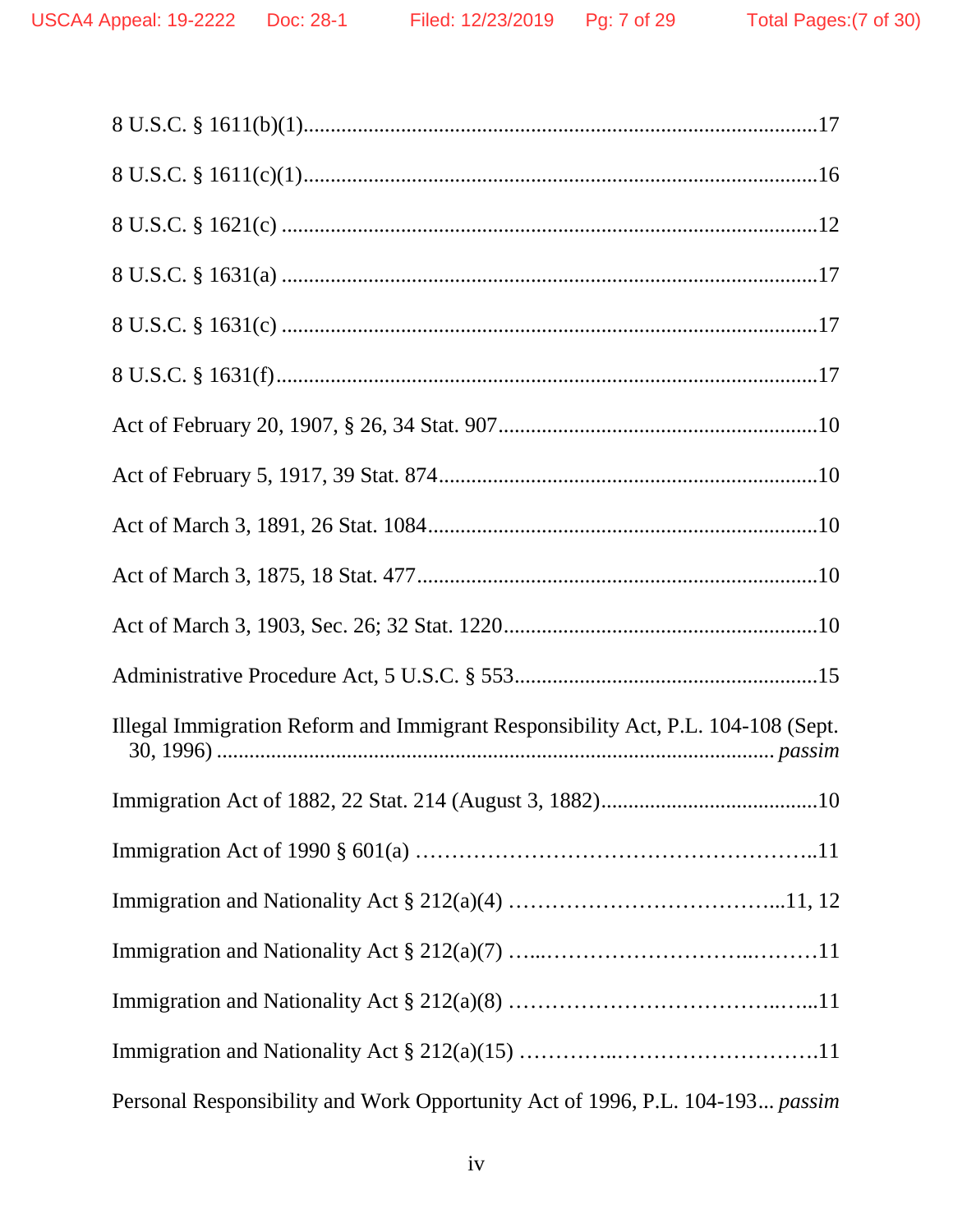# **Other Authorities**

| 5 Gordon et al., <i>Immigration Law and Procedure</i> , § 63.05[2] (Rel. 164 2018) .9, 11                                                         |
|---------------------------------------------------------------------------------------------------------------------------------------------------|
| Notice of Proposed Rulemaking: Field Guidance on Inadmissibility and<br>Deportability on Public Charge Grounds, 64 Fed. Reg. 28676 16, 17         |
|                                                                                                                                                   |
| Affidavits of Support and Sponsorship Regulations: A Practitioners Guide,                                                                         |
|                                                                                                                                                   |
|                                                                                                                                                   |
| Department of State Cable No. 97-State-228462 (December 6, 1997)14                                                                                |
| Field Guidance on Inadmissibility and Deportability on Public Charge Grounds,                                                                     |
|                                                                                                                                                   |
|                                                                                                                                                   |
| Inadmissibility on Public Charge Grounds, 84 Fed. Reg. 41292 passim                                                                               |
| JAMES R. EDWARDS, JR., PUBLIC CHARGE DOCTRINE: A FUNDAMENTAL PRINCIPLE<br>OF AMERICAN IMMIGRATION POLICY 2 (Center for Immigration Studies 2001)9 |
| Letters from HHS to state Medicaid and TANF directors (December 17, 1997) 14                                                                      |
| Memorandum from Paul Virtue, INS Associate Commissioner for Programs                                                                              |
| Report of Comm. on Economic and Educational Opportunities, H.R. Rep. No. 104-                                                                     |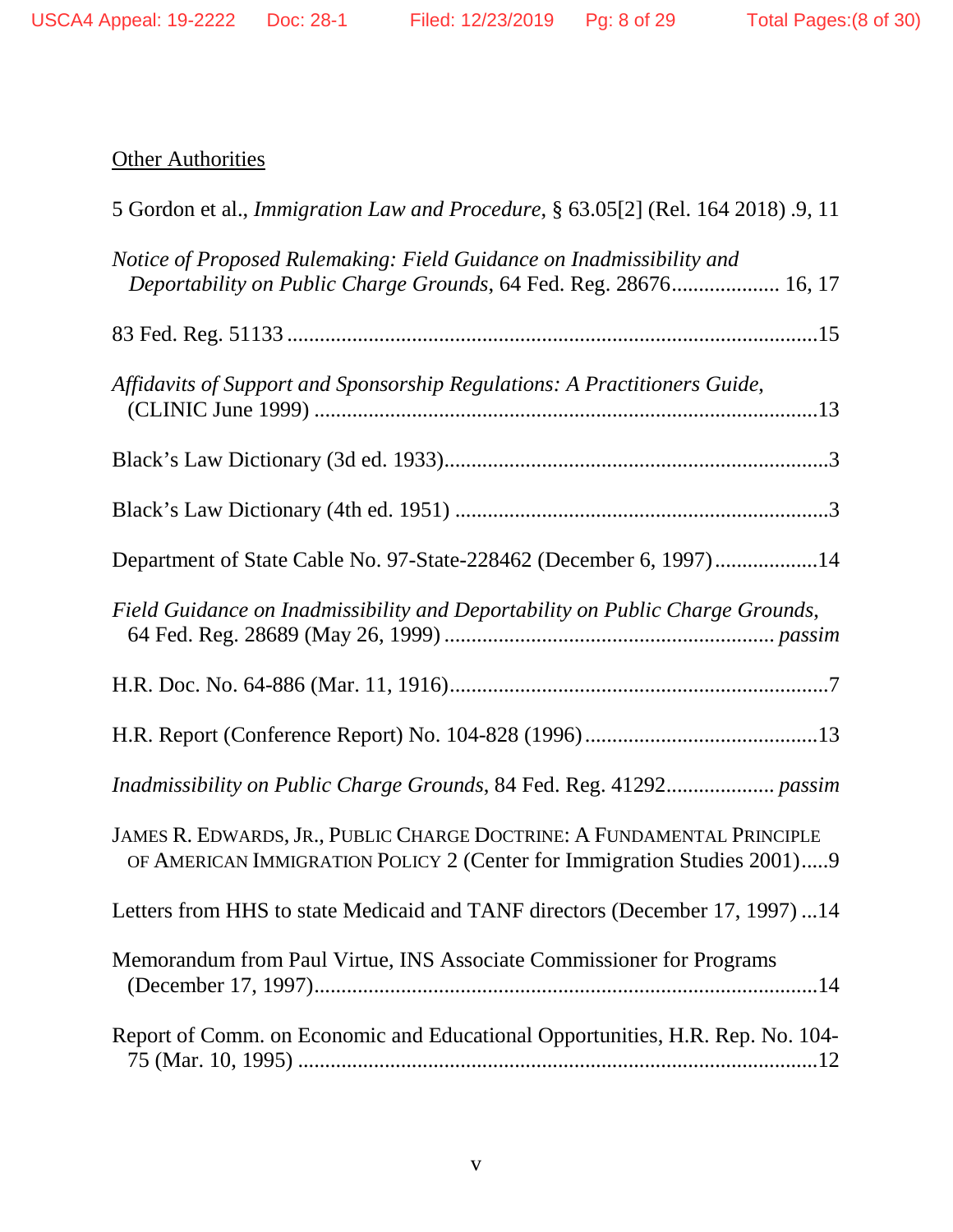#### **INTEREST OF** *AMICUS CURIAE*

The Immigration Reform Law Institute ("IRLI") is a non-profit  $501(c)(3)$ public interest law firm dedicated to litigating immigration-related cases on behalf of, and in the interests of, United States citizens and legal permanent residents, and also to assisting courts in understanding and accurately applying federal immigration law. IRLI has litigated or filed *amicus curiae* briefs in a wide variety of cases, including *Wash. All. of Tech. Workers v. U.S. Dep't of Homeland Sec.*, 74 F. Supp. 3d 247 (D.D.C. 2014); *Save Jobs USA v. U.S. Dep't of Homeland Sec.*, No. 16-5287 (D.C. Cir. filed Sept. 28, 2016); *Matter of Silva-Trevino*, 26 I. & N. Dec. 99 (B.I.A. 2016); *Matter of C-T-L-*, 25 I. & N. Dec. 341 (B.I.A. 2010); and *In re Q- T- -- M- T-*, 21 I. & N. Dec. 639 (B.I.A. 1996).

All of the parties in this case have communicated to *amicus curiae* in writing that they consent to the filing of this brief.

#### **RULE 29(A)(4)(E) STATEMENT**

No counsel for a party authored this brief in whole or in part and no person or entity, other than *amicus curiae*, its members, or its counsel, has contributed money that was intended to fund preparing or submitting the brief.

#### **SUMMARY OF THE ARGUMENT**

The district court erroneously interpreted "public charge."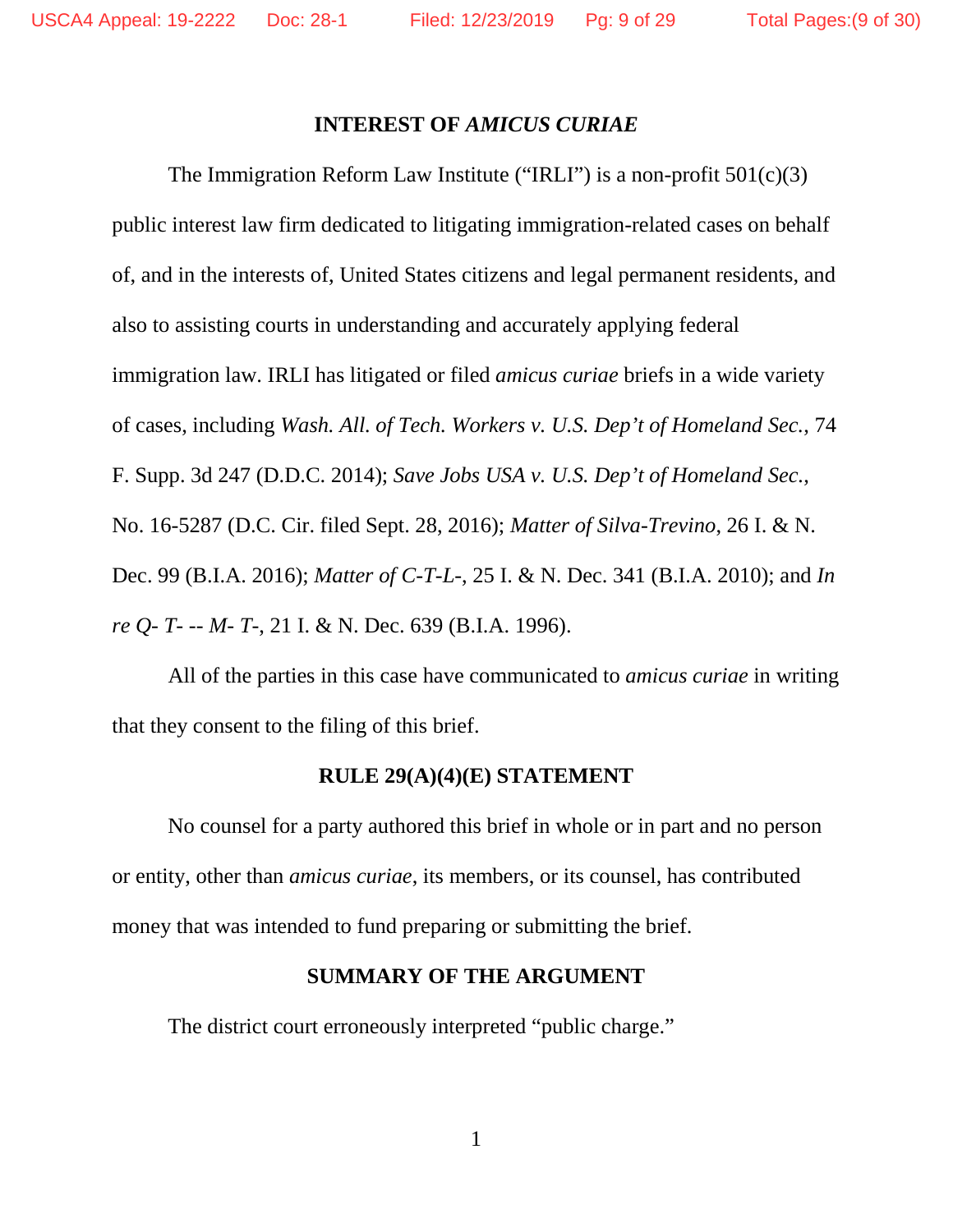On August 14, 2019, the U.S. Department of Homeland Security ("DHS") published its rule on Inadmissibility on Public Charge Grounds ("Rule"), 84 Fed. Reg. 41292, to guide determinations of whether an alien applying to enter or remain in the United States is "likely at any time to become a public charge" under the Immigration and Nationality Act ("INA"), 8 U.S.C. § 1182(a)(4). The Rule requires, *inter alia*, examination of an alien's use of certain public benefits.

When deciding plaintiffs' motion for a preliminary injunction against DHS's enforcement of the Rule, and weighing the likelihood of plaintiffs' success on the merits, the district court asked what Congress meant when it codified "public charge."

The answer is in the term's plain meaning. It is also in Congress's statutory language. But the district court looked elsewhere. First, it looked to two non-events to define the term "public charge": 1) Congress's inaction on statutory language in 1996 and 2013; and 2) the INS's inaction on rulemaking in 1999. Second, it looked to court cases from 1915 and 1929 that have long since been superseded by statute.

The plain meaning of "public charge" controls. Congress's actual statutory language is authority superior to Congress's debates over hypothetical statutory language. DHS's actual rulemaking is authority superior to DHS's proposed rulemaking. Past inaction toward defining "public charge," and cases that have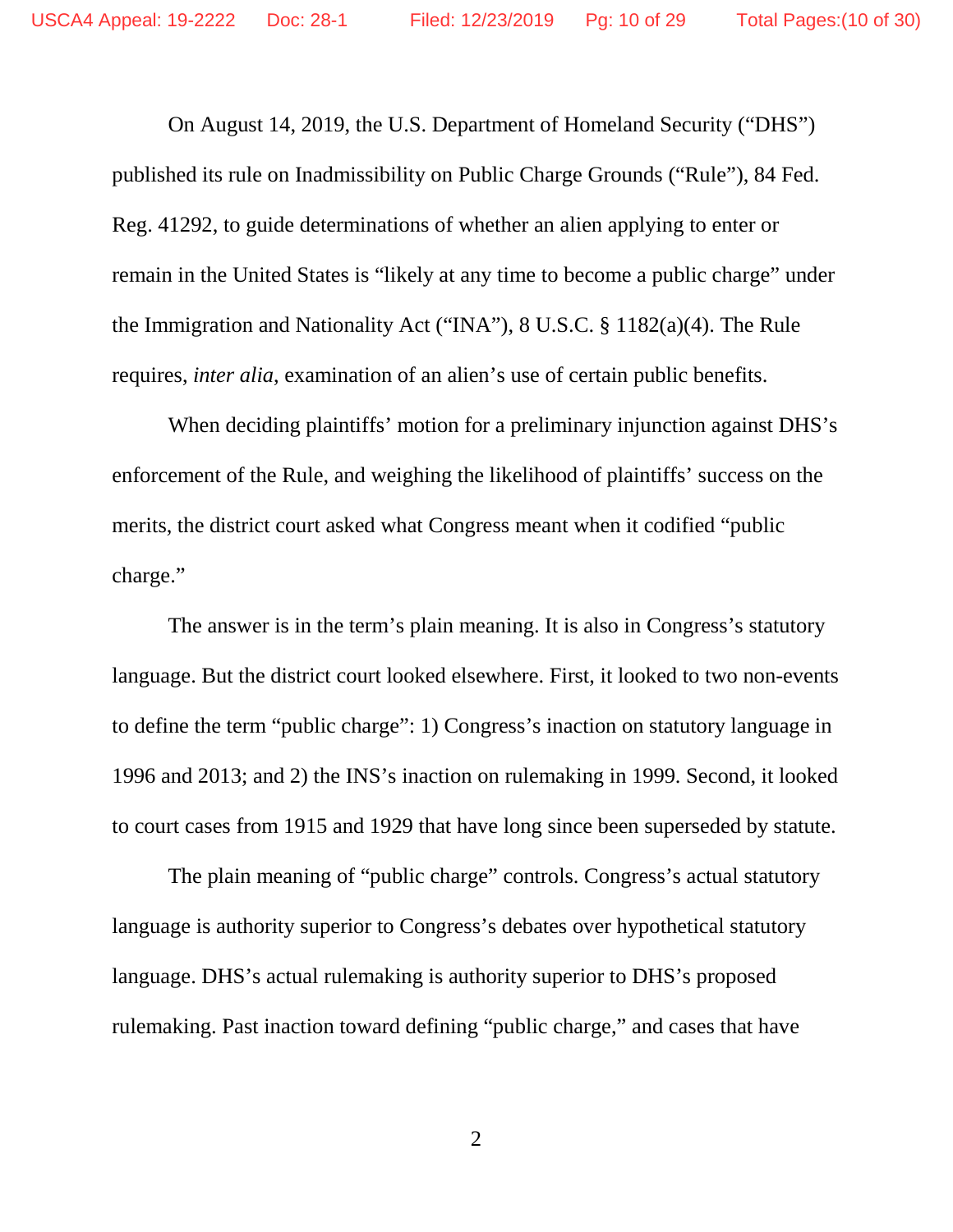long since been legislated into irrelevance, are not evidence of the term's statutory meaning, but merely the absence of such evidence.

Because the district court erroneously construed "public charge," the district court's decision should be reversed and the preliminary injunction against DHS's enforcement of the Rule should be lifted.

#### **ARGUMENT**

#### **I. THE RULE IS A PERMISSIBLE CONSTRUCTION OF "PUBLIC CHARGE."**

#### **A. The Rule is consistent with the plain meaning of "public charge."**

The plain meaning of "public charge" controls the term's interpretation. "The plain meaning of legislation should be conclusive, except in the rare cases [in which] the literal application of a statute will produce a result demonstrably at odds with the intentions of its drafters." *United States v. Ron Pair Enters.*, 489 U.S. 235, 242 (1989) (internal quotation marks omitted). "When a word is not defined by statute, we normally construe it in accord with its ordinary or natural meaning." *Smith v. United States*, 508 U.S. 223, 228 (1993). The plain, ordinary, and natural—even tautological—meaning of "public charge" is "one who produces a money charge upon, or an expense to, the public for support and care." Appellants' Brief at 31 (quoting *Public Charge*, Black's Law Dictionary (3d ed. 1933); Black's Law Dictionary (4th ed. 1951)). This meaning is not "demonstrably at odds" with Congress's intentions. *Infra* Part I.B.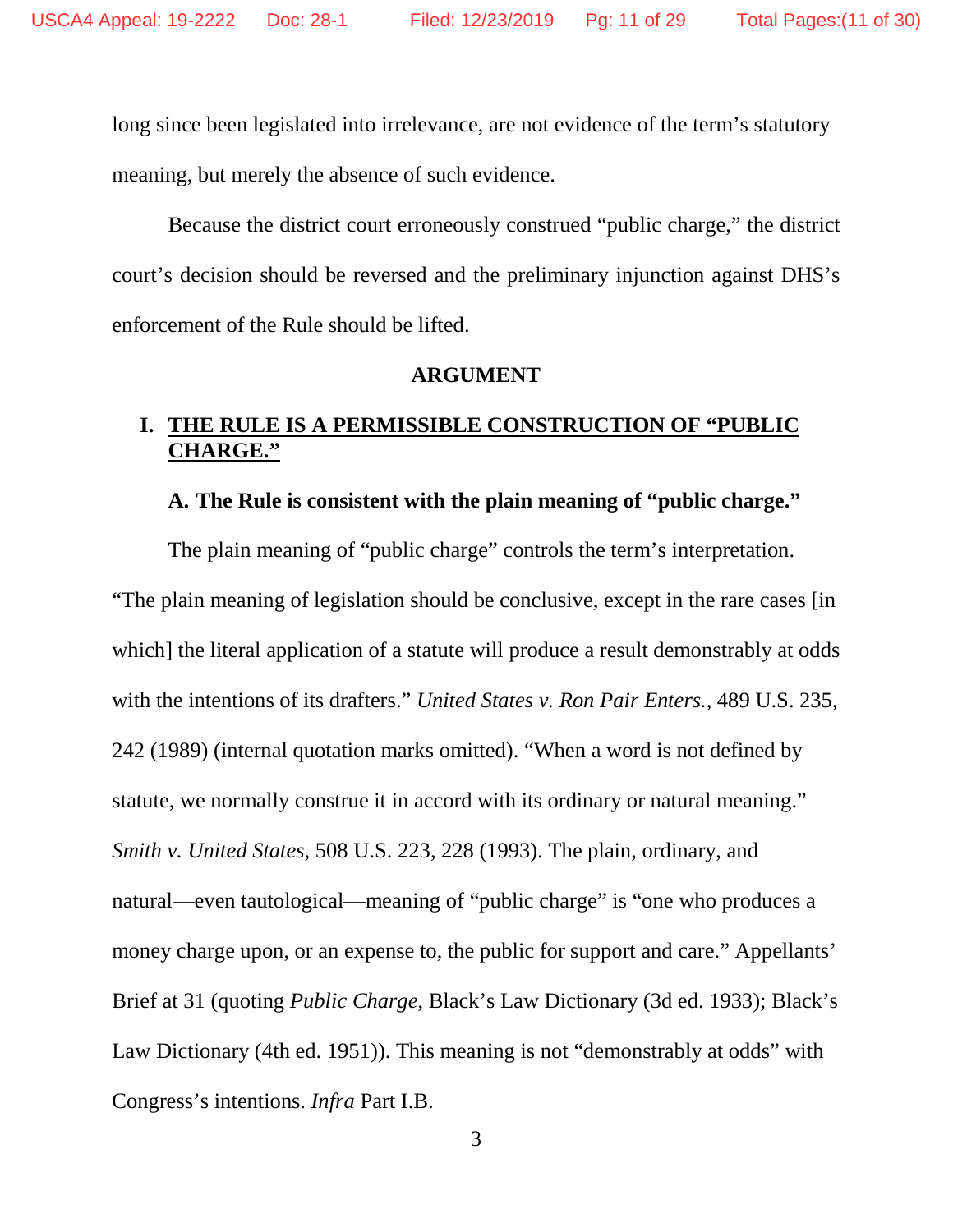#### **B. The Rule is consistent with statutory construction of "public charge."**

If the district court found the self-evident meaning of "public charge" to be inadequate, then the district court should have read "public charge" as Congress construed it. Congress declared "a compelling government interest to enact new rules . . . to assure that aliens be self-reliant" in the Personal Responsibility and Work Opportunity Reconciliation Act of 1996 ("PRWORA" or "Welfare Reform Act"). 8 U.S.C. § 1601(5). Self-reliance, like public charge, is self-explanatory. A person who uses need-based public benefits is not self-reliant or self-sufficient. By definition, he is relying upon public benefits—or else exploiting them gratuitously.

The district court acknowledged this compelling—and clarifying government interest in its discussion of the Welfare Reform Act. The district court cited Congress's determinations that "self-sufficiency has been a basic principle of United States immigration law since this country's earliest immigration statutes" and "that aliens within the Nation's borders not depend on public resources to meet their needs." JA237. The district court should also have cited the Welfare Reform Act's finding that "current eligibility rules for public assistance and unenforceable financial support agreements have proved wholly incapable" of solving the problem that "aliens have been applying for and receiving public benefits from Federal, State, and local governments at increasing rates." 8 U.S.C. § 1601. Not for nothing, the final Rule notice refers to self-sufficiency about 300 times. 84 Fed.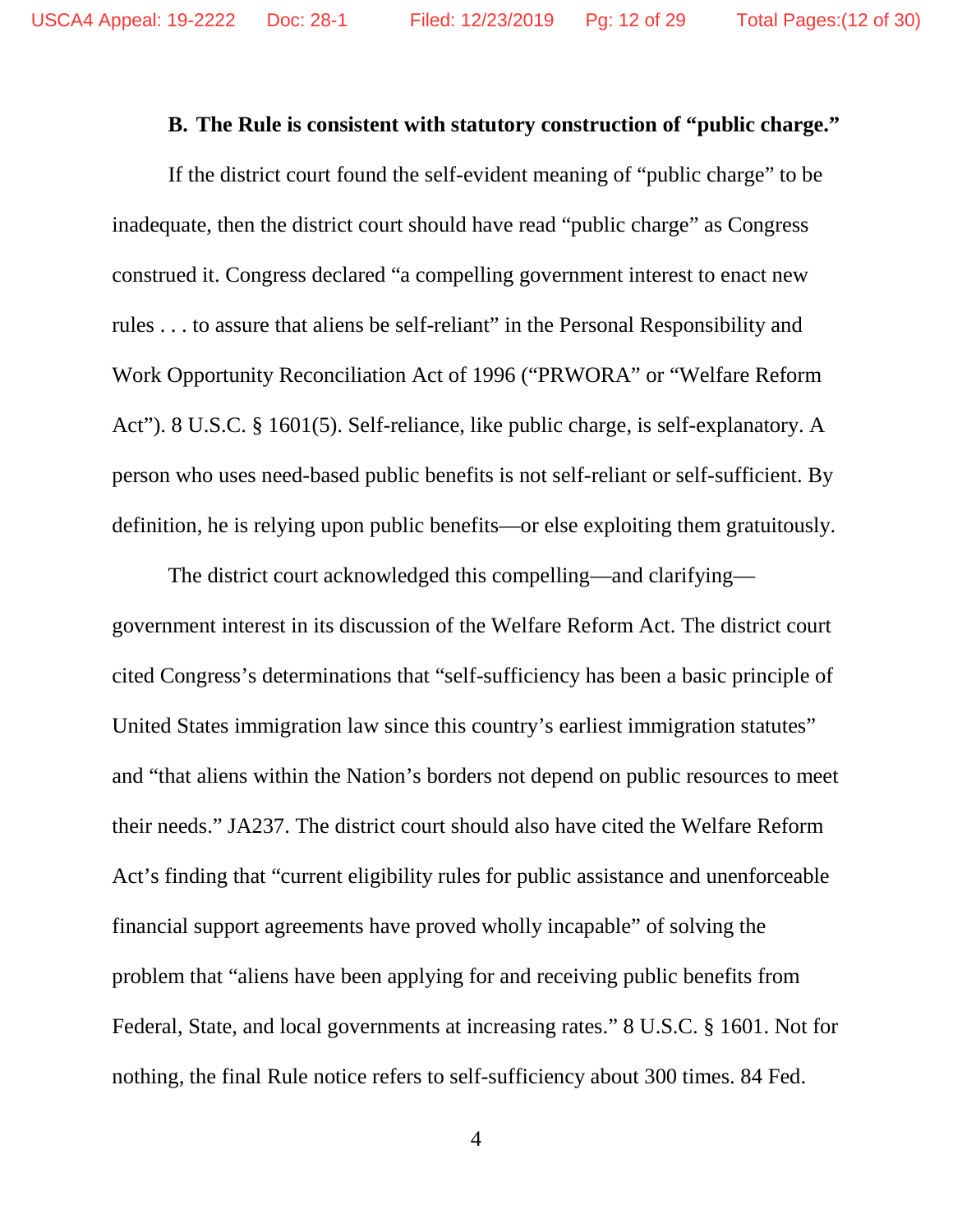Reg. 41292. "Congress has directly spoken to the precise question at issue," and "the court . . . must give effect to the unambiguously expressed intent of Congress," just as DHS did when issuing the Rule. *Chevron, U.S.A., Inc. v. NRDC*, 467 U.S. 837, 842–43 (1984).

Yet rather than give effect to this unambiguously expressed intent of Congress, the district court instead gave effect to Congress's repeated *inaction*. The court said "Congress also has rejected multiple attempts to define 'public charge' in the way that DHS now does through administrative rulemaking," citing a failed amendment to the Illegal Immigration Reform and Immigrant Responsibility Act of 1996 and a failed amendment to another bill that never even became law. JA264–JA265. But "'[f]ailed legislative proposals are a particularly dangerous ground on which to rest an interpretation of a prior statute.'" Appellants' Brief at 33 (quoting *Solid Waste Agency of N. Cook Cty. v. U.S. Army Corps of Eng'rs*, 531 U.S. 159, 169–70 (2001)). Failed legislative proposals are not evidence of statutory meaning; rather, they are the absence of such evidence.

Congress declared that aliens' "applying for and receiving public benefits" is a problem. The Rule is a permissible solution. The district court's contrary holding would abolish the congressional mandate, not implement it.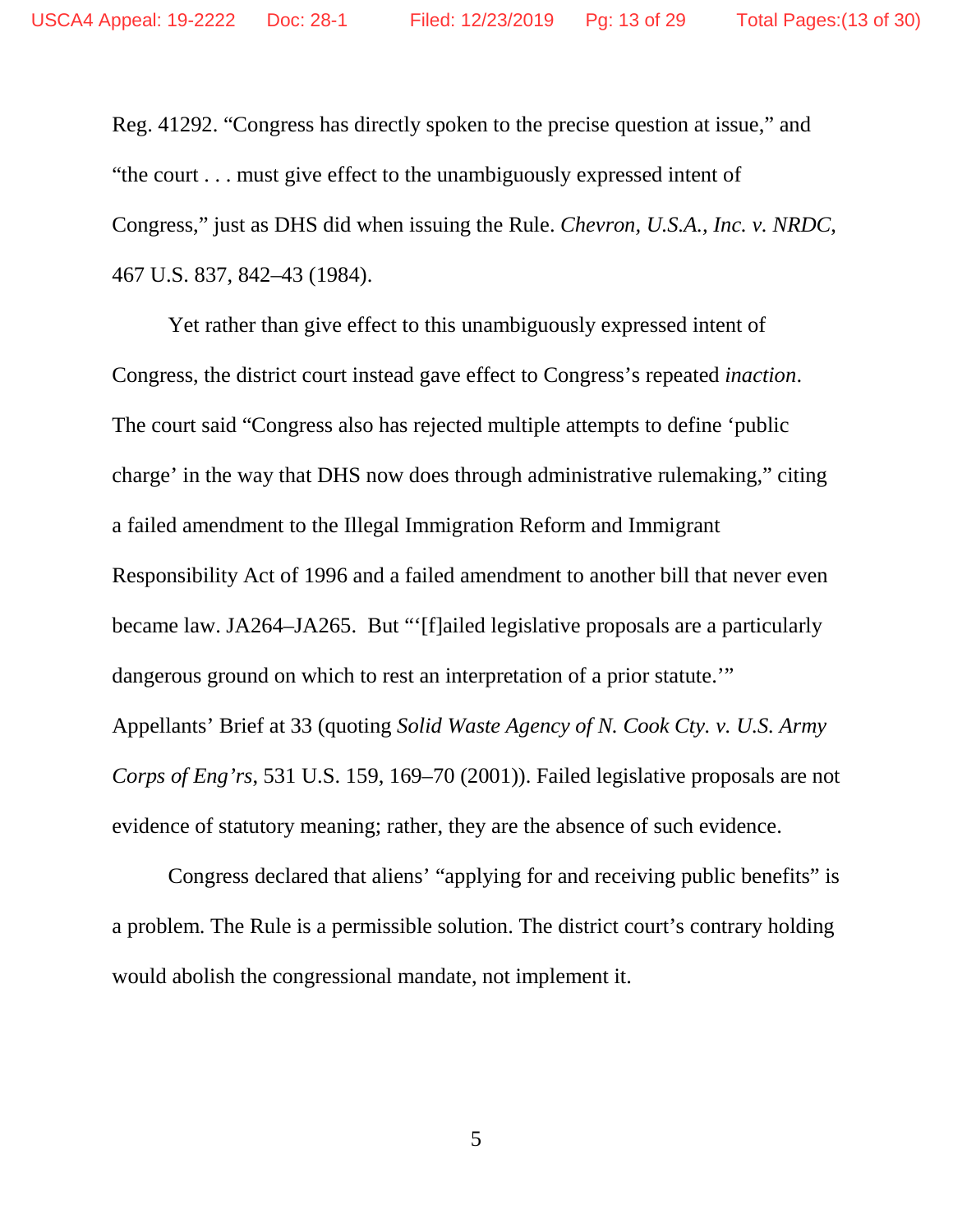## **C. The plain, statutory meaning of "public charge" supersedes centuryold cases.**

The district court stated that "[w]e first look to the plain language of the statute" and "[c]ourts should also look to the context of the statue [*sic*] as a whole to derive legislative intent." JA257–JA258. If the district court had done as it said, then it would have found the Rule to be consistent with the context of the statute. Instead, the district court focused on the late 1800's and several long-since superseded court cases, discounting the authority of at least five subsequent generations of statutory context. *See, e.g.,* Appellants' Brief at 18–30.

Specifically, the district court interpreted the public-charge exclusion to apply only against "life-long" conditions mentioned during "the legislative debate in 1882," such as blindness or lunacy. JA259. Then it applied a case decided under the Immigration Act of 1907, *Gegiow v. Uhl*, in which "the Supreme Court considered the question of whether someone could be denied admission to the United States as a public charge based on the conditions of local labor markets." JA259 (citing *Gegiow*, 239 U.S. 3, 9–10 (1915)). Importantly, that was the *only*  holding in *Gegiow*: "The single question on this record is whether an alien can be declared likely to become a public charge on the ground that the labor market in the city of his immediate destination is overstocked." *Gegiow*, 239 U.S. at 9. *Gegiow* does not purport to define "public charge," let alone to do so against all subsequent authority.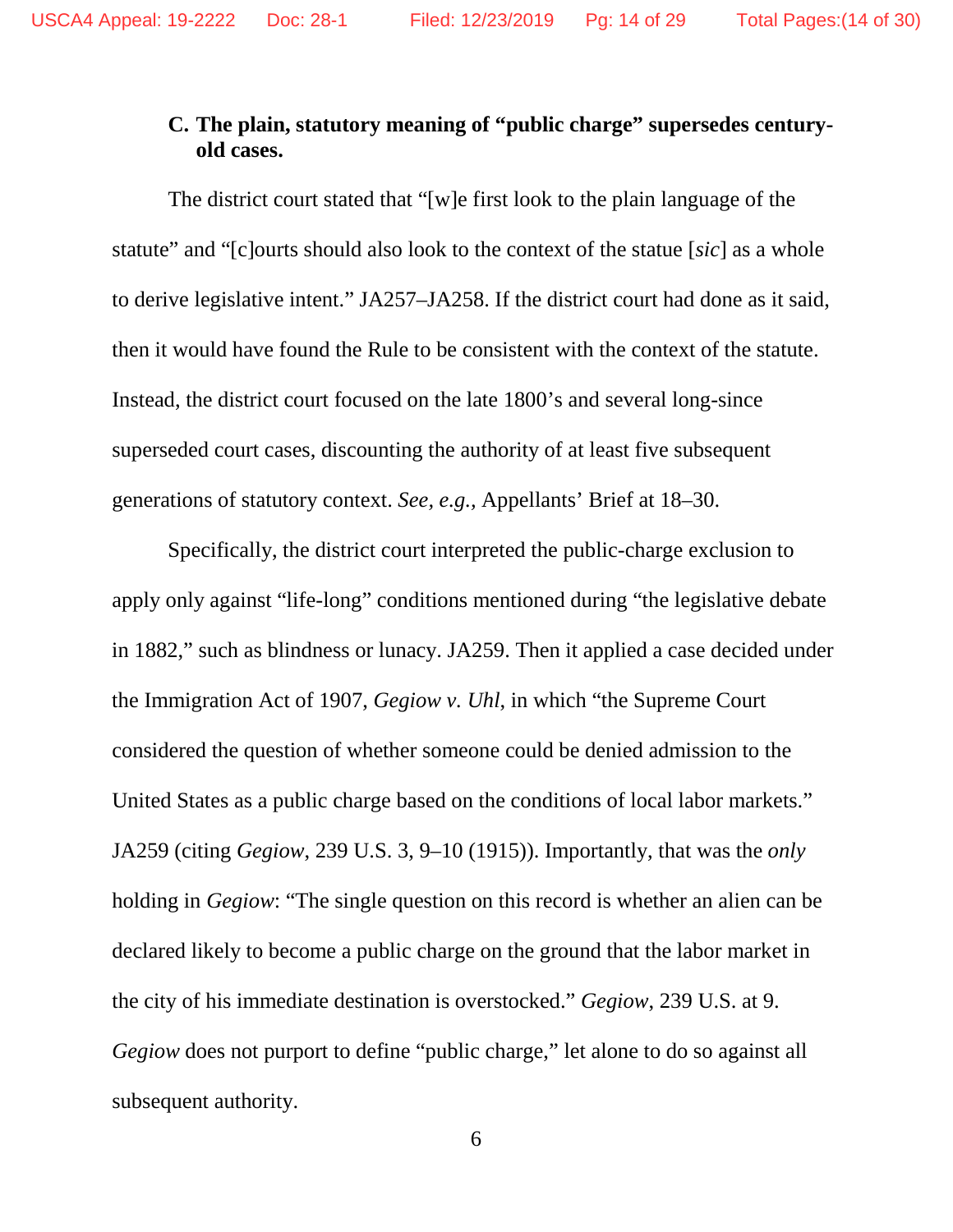In any case, under *Gegiow*, public charges "are to be excluded on the ground of permanent personal objections accompanying them irrespective of local conditions." *Gegiow*, 239 U.S. at 10. Nothing in the Rule depends upon local conditions, and that an alien will impose an ongoing charge upon the public can indeed be a "permanent personal objection" to his admission. *Gegiow* itself rebuts the district court's insistence upon "life-long" disability: the district court cites *Gegiow*'s list of "permanent personal characteristics" to include alterable qualities such as whether a person is a professional beggar or prostitute. JA259. The common thread linking these characteristics is that each of them implies a likelihood the alien will incur a burden upon the public, not that the alien is incapacitated.

What's more, *Gegiow* was superseded by statute just two years after it was decided—and superseded again, repeatedly, over the next 100 years. The district court acknowledges this and even cites a case confirming it, yet still misses the point. Congress "amended the public charge provision in the Immigration Act of 1917" to "'associate [public charge] in the law'" with an economic purpose, "'and disassociate it from the provisions . . . which are of a sanitary nature.'" JA260 (quoting H.R. Doc. No. 64-886, at 4 (Mar. 11, 1916)). Consequently, in *U.S. ex rel. Iorio v. Day*, 24 F.2d 920 (2d Cir. 1929), the Second Circuit noted that the publiccharge exclusion "is certainly now intended to cover cases like *Gegiow*." 24 F.2d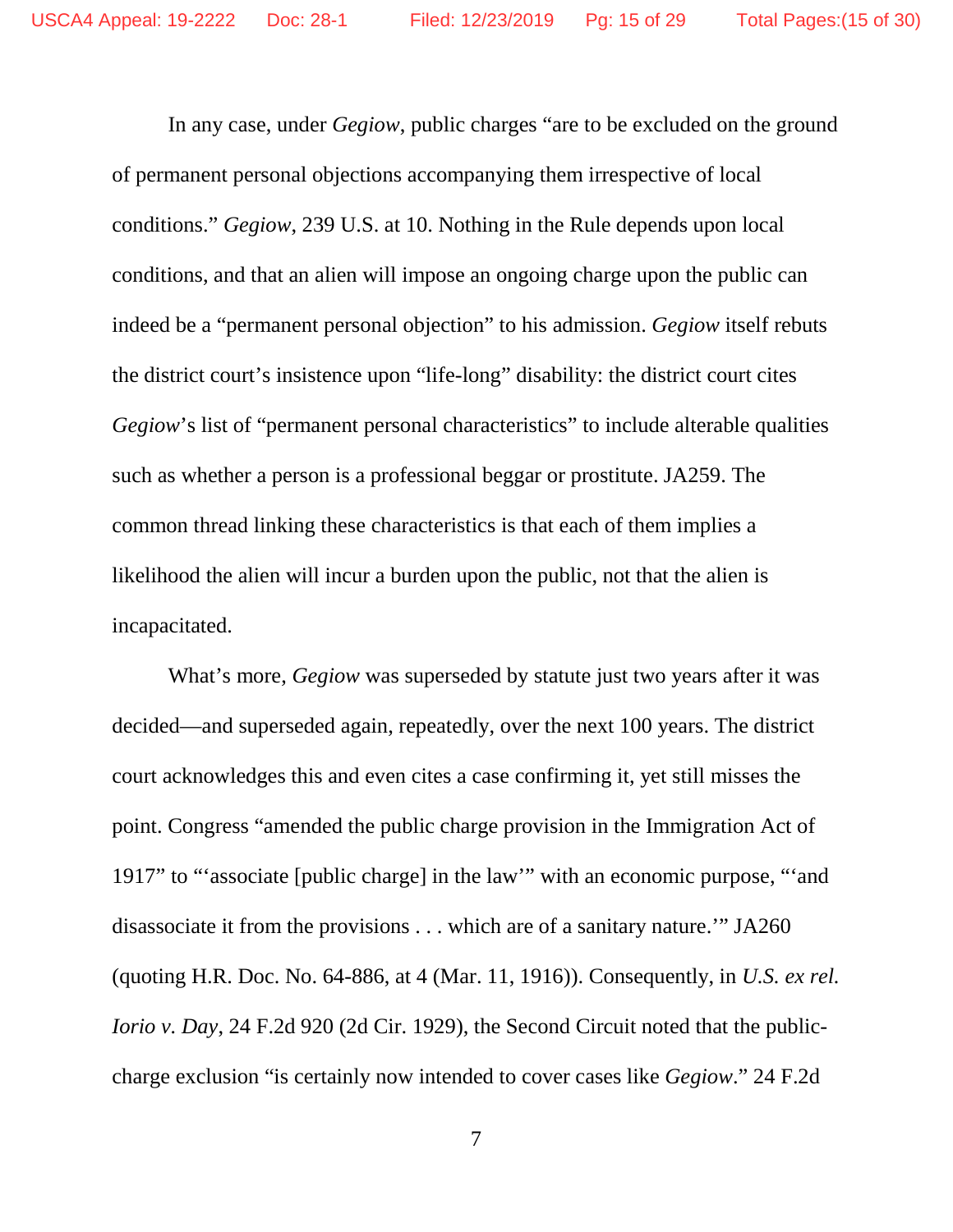at 922. The district court, however, read this supersession merely to "clarif[y] that the term public charge covers people that would become 'destitute' due to the inability to work." JA260. But that never needed clarification: destitute people unable to work are, *ipso facto*, public charges. Rather, *Iorio* clarified that the public charge exclusion even applies when "the occasion leads to the conclusion that the alien will become destitute, *though generally capable of standing on his own feet*." 34 F.2d at 922 (emphasis added). In other words, even able-bodied, able-minded people can be excluded as public charges.

Additional legislation codified after *Iorio* further clarifies "public charge" in accordance with its plain, ordinary, natural meaning. That legislation also supersedes "executive branch immigration opinions" such as *Matter of Martinez-Lopez*, 10 I & N. Dec. 409 (AG 1964), which the district court cited for the proposition that public-charge exclusion requires "more than a showing of a possibility that the alien will require public support." JA262. After *Martinez*, Congress's subsequent public-charge legislation even "provided that the mere *possibility* that an alien might obtain unreimbursed, means-tested public benefits in the future was sufficient to render that alien inadmissible on public-charge grounds, regardless of the alien's other circumstances." Appellants' Brief at 18–19.

Because the district court erroneously relied upon superseded and inapposite cases to rationalize its interpretation of "public charge," the district court arrived at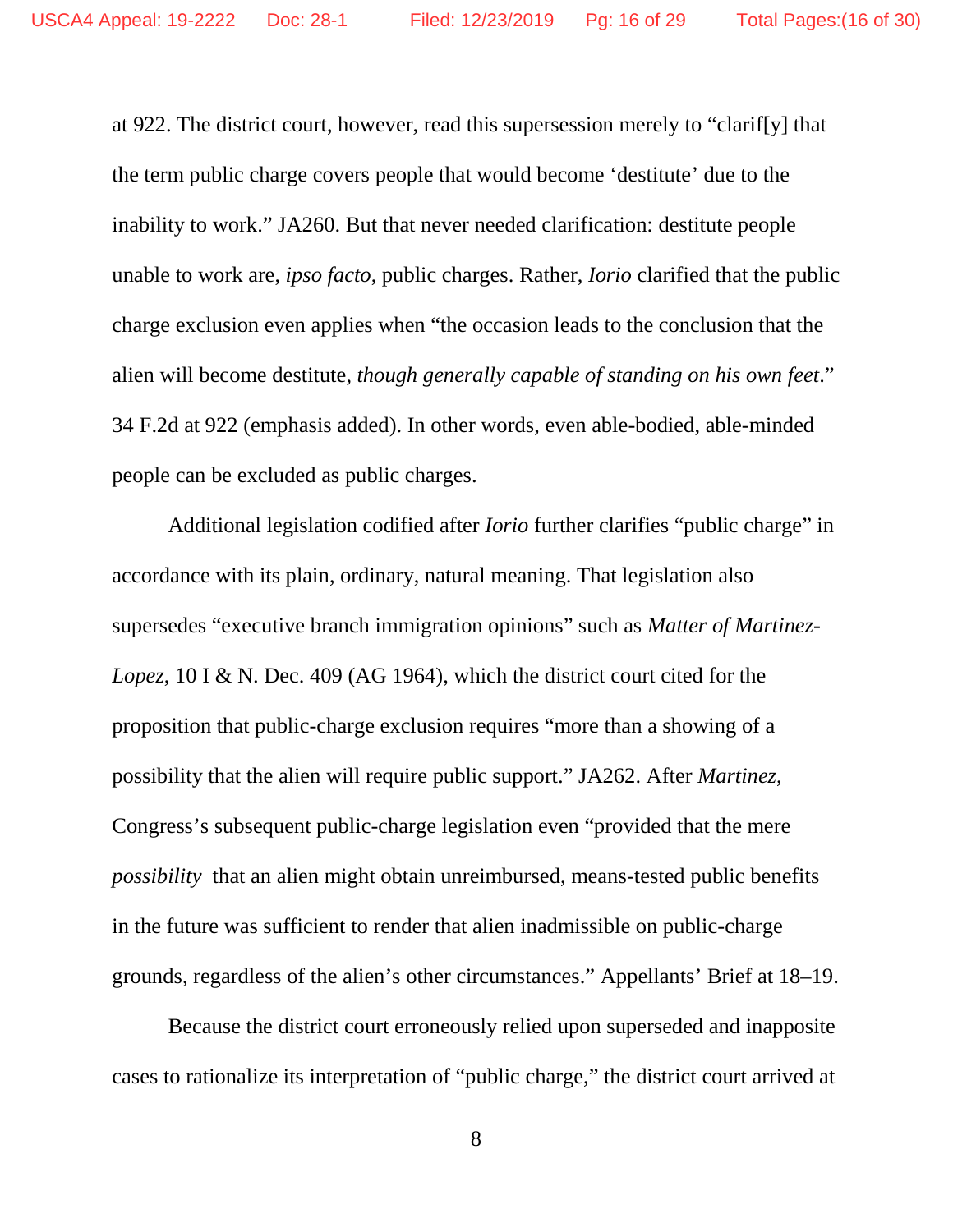an incorrect interpretation of the term. Instead, the plain, ordinary, and natural meaning of "public charge," and the term's statutory construction over centuries, *infra* Part I.D, shows that the Rule's interpretation of "public charge" is not "demonstrably at odds with the intentions of its drafters." *Ron Pair Enters.*, 489 U.S. at 242.

#### **D. The Rule is consistent with the historical meaning of "public charge."**

The public charge rule is a simple, commonsense principle that even predates the first federal immigration statutes. "Strong sentiments opposing the immigration of paupers developed in this country long before the advent of federal immigration controls." 5 Gordon et al., *Immigration Law and Procedure*, § 63.05[2] (Rel. 164 2018). America has excluded public-charge aliens since before the United States was founded, and has consistently applied this principle across a wide range of categories. "American colonists were especially reluctant to extend a welcome to impoverished foreigners[.] Many colonies protected themselves against public charges through such measures as mandatory reporting of ship passengers, immigrant screening and exclusion upon arrival of designated 'undesirables,' and requiring bonds for potential public charges." JAMES R. EDWARDS,JR., PUBLIC CHARGE DOCTRINE: A FUNDAMENTAL PRINCIPLE OF AMERICAN IMMIGRATION POLICY 2 (Center for Immigration Studies 2001) (citing E. P. HUTCHINSON, LEGISLATIVE HISTORY OF AMERICAN IMMIGRATION POLICY,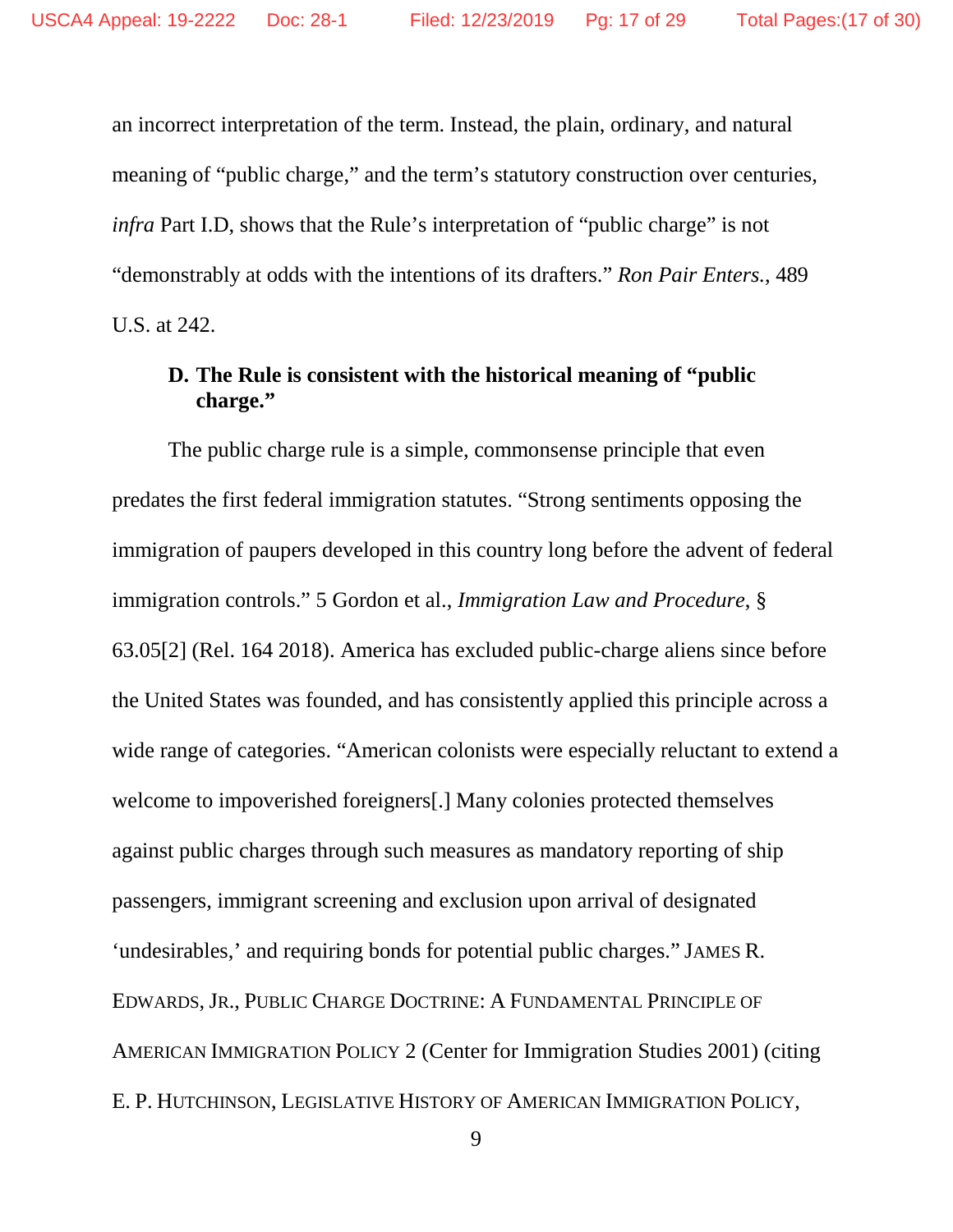1798–1965 (Univ. of Penn. Press, 1981)), available at

https://cis.org/sites/cis.org/files/articles/2001/back701.pdf. About two hundred years later, this became the main purpose of the very first federal statutory immigration exclusion. *See* Act of March 3, 1875, 18 Stat. 477 (Page Act) (excluding convicts and sex workers, thought likely to become dependent on the public coffers for support).

Exclusion and deportation statutes using the term "public charge" have been on the books for over 137 years, ever since the first comprehensive federal immigration law included a bar against the admission of "any person unable to take care of himself or herself without becoming a public charge." Immigration Act of 1882, 22 Stat. 214 (August 3, 1882). Congress continued to expand its exclusion of aliens who were public charges through the Progressive Era. *See*, *e.g.*, Act of March 3, 1891, 26 Stat. 1084 (excluding "paupers"); 1903 Amendments, 32 Stat. 1213 (excluding "professional beggars"); Act of February 5, 1917, 39 Stat. 874 (excluding "vagrants").

Acceptance of a bond promising, in consideration for an alien's admission, that he will not become a public charge was authorized in 1903, reflecting earlier administrative practice. Act of March 3, 1903, Sec. 26; 32 Stat. 1220. The essential elements of the current immigration bond provision, § 213 of the INA, have thus been in the law since 1907. *See* Act of February 20, 1907, § 26, 34 Stat. 907.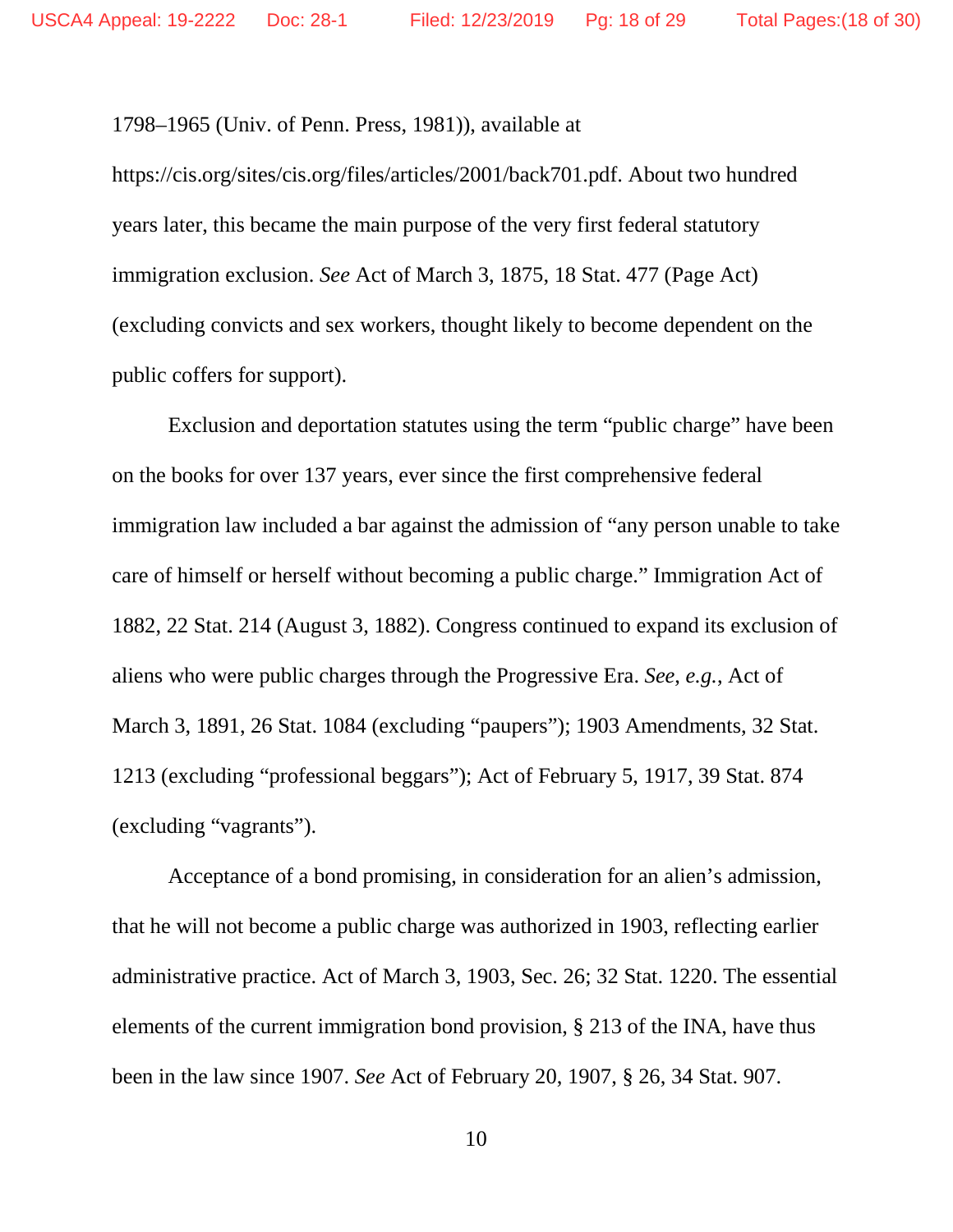By 1990, the INA contained three separate exclusion grounds, which barred aliens who: (a) were "likely to become a public charge"; (b) were "paupers, professional beggars, [or] vagrants"; or (c) suffered from a disease or condition that affected their ability to earn a living. Former INA  $\S$ § 212(a)(7), (8), and (15). The Immigration Act of 1990 deleted the second and third grounds. § 601(a). By classifying economic undesirability, indigence, and disability under the remaining public charge ground, Congress intended to improve enforcement efficiency by eliminating obsolete terminology. Gordon, *supra* at § 63.05[4].

Public discontent over aliens' increasing use of public benefits and welfare programs culminated in passage of the Personal Responsibility and Work Opportunity Act of 1996 ("PRWORA" or "Welfare Reform Act"), P.L. 104-193. The Welfare Reform Act enacted definitive statements of national policy regarding non-citizen access to taxpayer-funded resources and benefits. There, Congress determined that "[a]liens generally should not depend on public resources to meet their needs," and that "the availability of public benefits should not constitute an incentive for immigration to the United States." 8 U.S.C. § 1601(2).

Congress's exclusion of aliens from public benefits programs is a "compelling government interest." "It is a compelling government interest to enact new rules for eligibility and sponsorship agreements in order to assure that aliens be self-reliant in accordance with national immigration policy." 8 U.S.C. §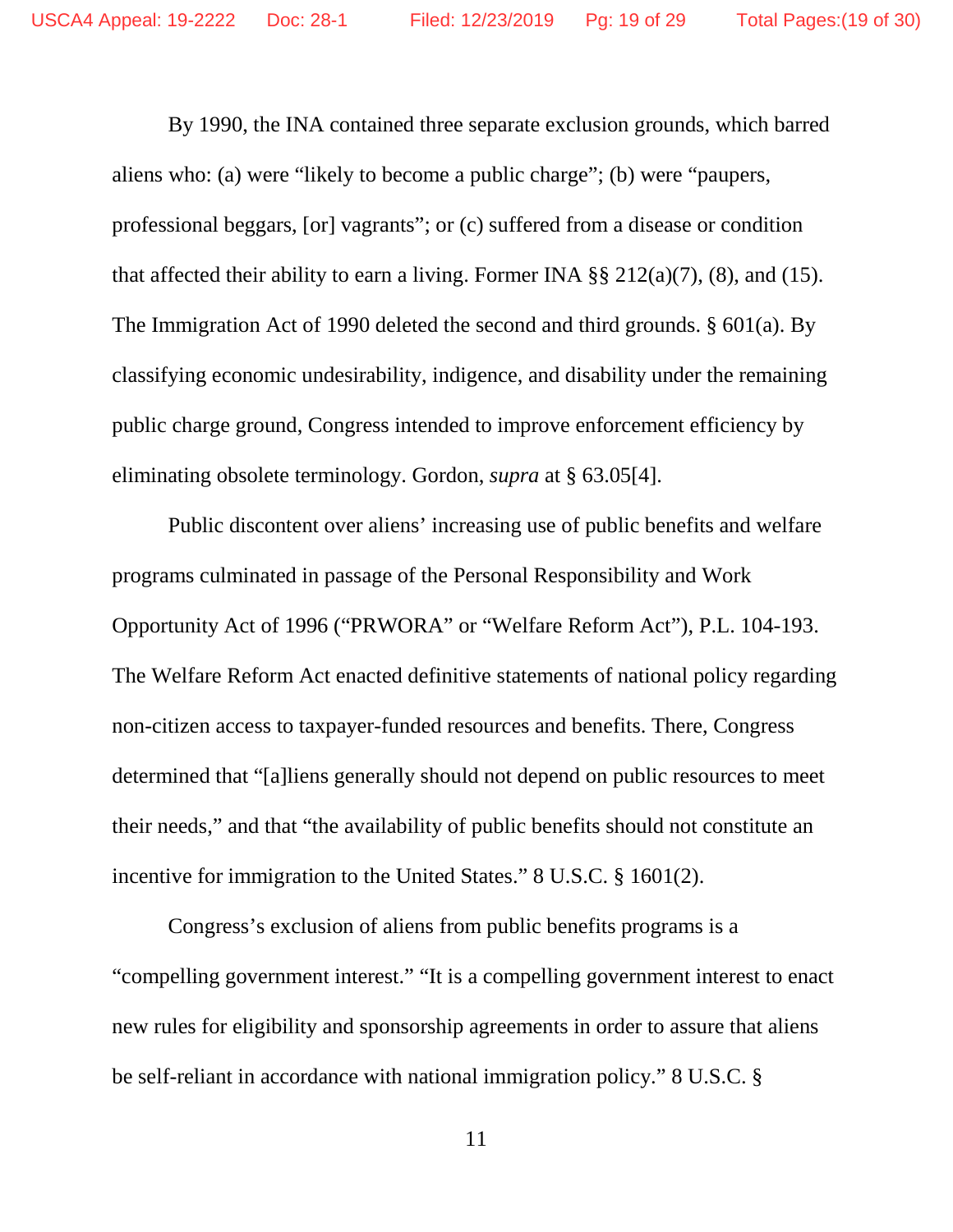1601(5). Consistent with this unambiguous policy, the Welfare Reform Act defined "state or local public benefits" in very broad terms. 8 U.S.C. § 1621(c).

While the Act allowed both qualified and non-qualified aliens to receive certain benefits, such as emergency benefits (all aliens) and the Supplemental Nutrition Assistance Program (qualified alien children), Congress did *not* exempt receipt of such benefits from consideration for INA  $\S 212(a)(4)$  public charge purposes. "This change in law is intended to insure that the affidavits of support are legally binding and sponsors—rather than taxpayers—are responsible for providing emergency financial assistance during the entire period between an alien's entry into the United States and the date upon which the alien becomes a U.S. citizen." Report of Comm. on Economic and Educational Opportunities, H.R. Rep. (Conference Report) No. 104-75, at 46 (Mar. 10, 1995).

Later, Congress also enacted the Illegal Immigration Reform and Immigrant Responsibility Act ("IIRIRA"), P.L. 104-108 (Sept. 30, 1996). IIRIRA codified the five minimum factors that must be considered when making public charge determinations, 8 U.S.C. § 1182(a)(4)(B), and authorized consular and immigration officers to consider an enforceable affidavit of support as a sixth admissibility factor, making it a mandatory factor for most family based immigration. 8 U.S.C. § 1182(a)(4)(C); 8 U.S.C. § 1183a.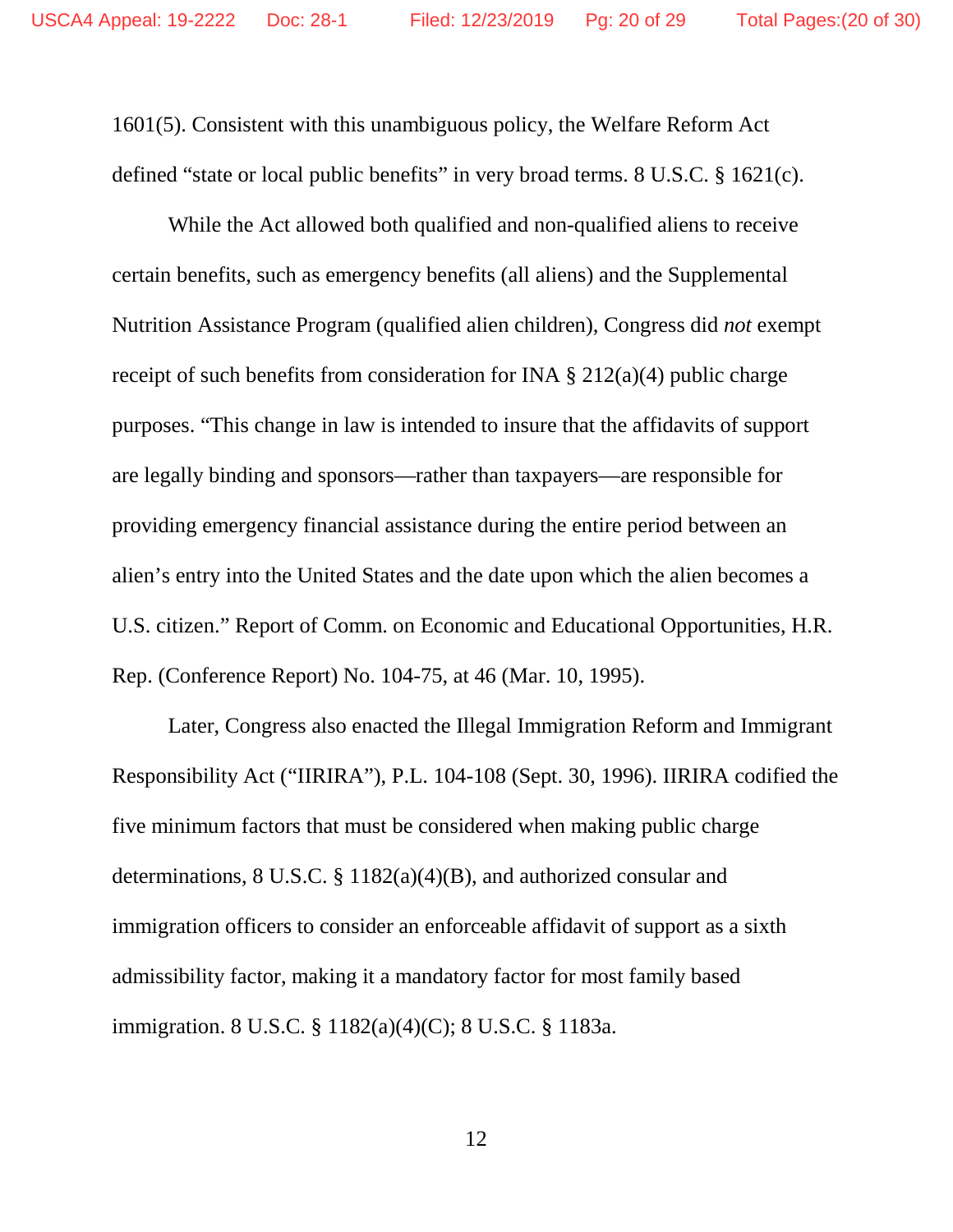IIRIRA legislative history states that these amendments were designed to further expand the scope of the public charge ground for inadmissibility. H.R. Report (Conference Report) No. 104-828 at 240–41 (1996). This intent was behind Congress's mandate that *both* receipt of past benefits or dependence on public funds *and* the prospective likelihood that such dependence would occur should be considered. To comply with the Welfare Reform Act, the Department of State developed a Public Charge Lookout System ("PCLS") to identify and seek repayment of Medicaid benefits consumed during prior visits to the United States. It used this system to identify prior Medicaid and Aid to Families with Dependent Children payments to immigrant visa applicants for use in public charge determinations.

Significantly, the PCLS did not distinguish between cash support benefits such as Supplemental Security Income ("SSI") and Temporary Assistance for Needy Families ("TANF"), versus non-cash benefits such as Medicaid. Ten states were reported to have executed formal memoranda of understanding with consular posts regarding exchange of both cash and non-cash public benefits for public charge determination uses, at the encouragement of the State Department. Reported benefits typically included non-emergency Medicaid-covered benefits such as prenatal and childbirth expenses. *Affidavits of Support and Sponsorship*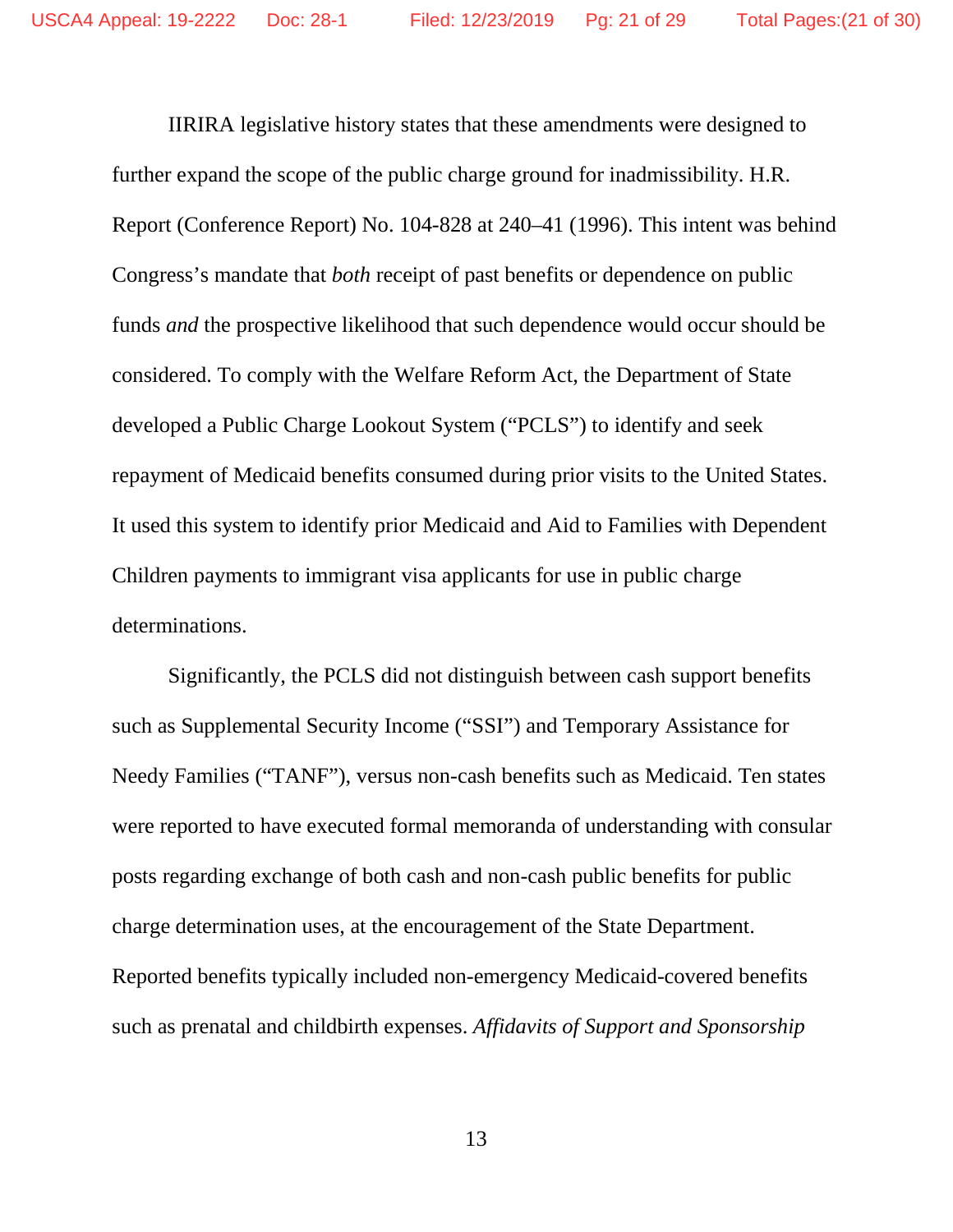*Regulations: A Practitioners Guide*, (CLINIC June 1999) (citing Department of State Cable No. 97-State-196108 (May 27, 1997)).

The PCLS was never restrained by the courts. It operated effectively until late 1997. But, under pressure from the "FIX 96" campaign by interest groups seeking to roll back IIRIRA enforcement, the Department of Health and Human Services ("HHS") and other agencies terminated cooperative reporting agreements with consular officers and INS inspection and adjudication personnel. *See* Department of State Cable No. 97-State-228462 (December 6, 1997); Letters from HHS to state Medicaid and TANF directors (December 17, 1997); Memorandum from Paul Virtue, INS Associate Commissioner for Programs (December 17, 1997).

 $*$  \* \* \*

In short, the Rule is a permissible construction of "public charge" according to the term's plain meaning, statutory construction, and history.

### **II. THE IMMIGRATION AND NATURALIZATION SERVICE'S FIELD GUIDANCE OF 1999 IS AN ARBITRARY INTERPRETATION OF "PUBLIC CHARGE."**

Just as the district court erroneously imbued Congress's inaction with interpretive authority, it also erroneously vested the inaction of a rulemaking agency with such power. In 1999, the Immigration and Naturalization Service ("INS") proposed, but never finalized, a relaxed interpretation of the public charge rule. As part of that effort, INS published an accompanying administrative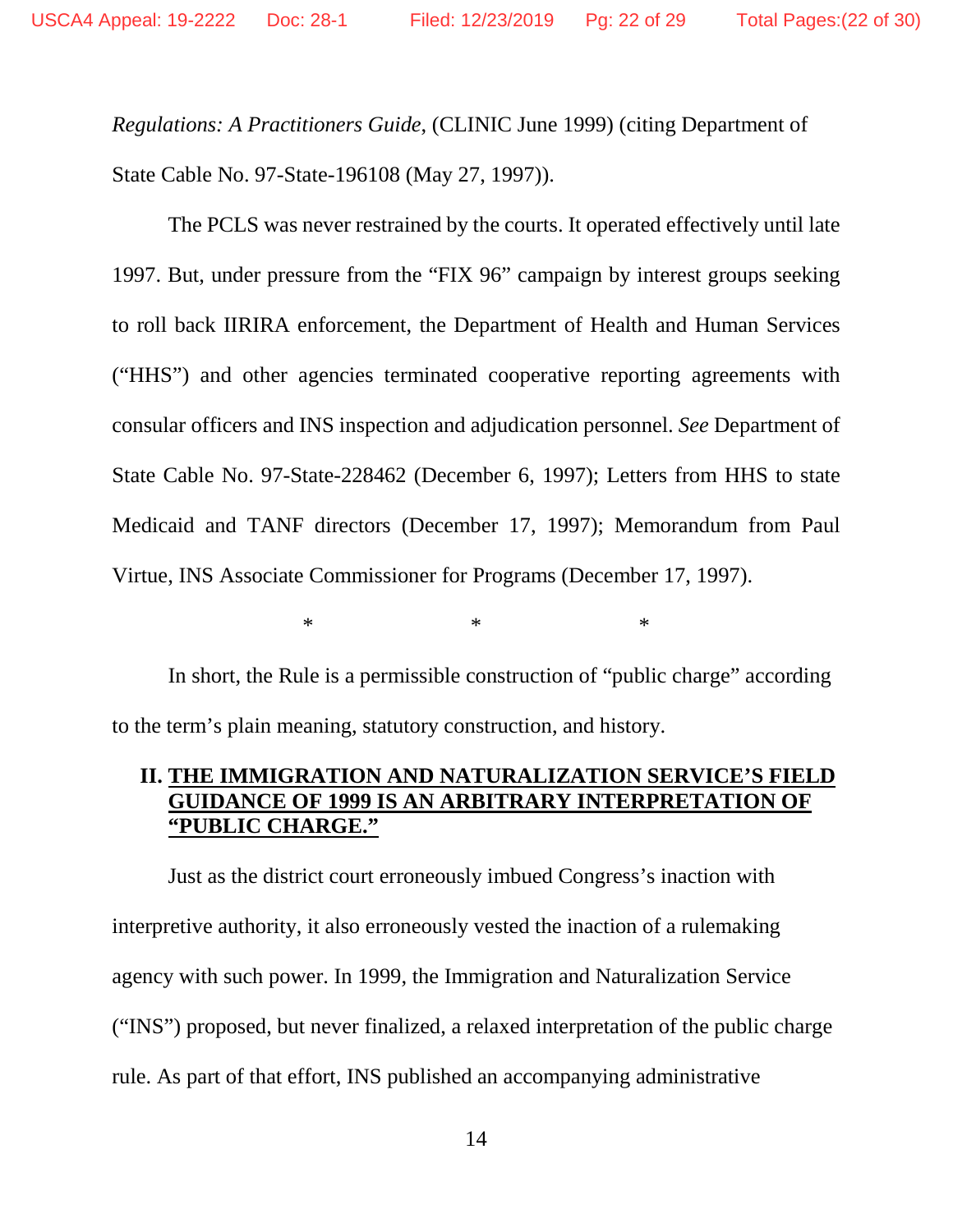documentation, the "field guidance." *Field Guidance on Inadmissibility and Deportability on Public Charge Grounds*, 64 Fed. Reg. 28689 (May 26, 1999). This 1999 notice of proposed rulemaking ("NPRM"), and its accompanying field guidance, never resulted in a final rule. And it was never subject to notice and comment under the Administrative Procedure Act ("APA"), 5 U.S.C. § 553.

Nonetheless, the district court treated this non-rule as authority superior to DHS's actual Rule. "Although the 1999 Proposed Rule was never finalized, the 1999 Field Guidance has governed public charge admissibility determinations since that time," JA239, and the field guidance "affirms" the public charge rule's "history and case law." JA266. But whether the field guidance is a rule or a nonrule, the field guidance deviated from the plain and conventional meaning of the term "public charge." The 1999 proposed rulemaking and its accompanying field guidance advanced a novel meaning of public charge as "the likelihood of a foreign national becoming primarily dependent on the government for subsistence, as demonstrated by either: [a] receipt of public cash assistance for income maintenance; or [b] institutionalization for long-term care at government expense." 83 Fed. Reg. 51133 (quoting proposed 8 C.F.R. § 212.102 (1999)). Even a cursory comparison with the controlling statutory policies and provisions summarized above, *supra* Part I, shows that the 1999 proposal was arbitrary.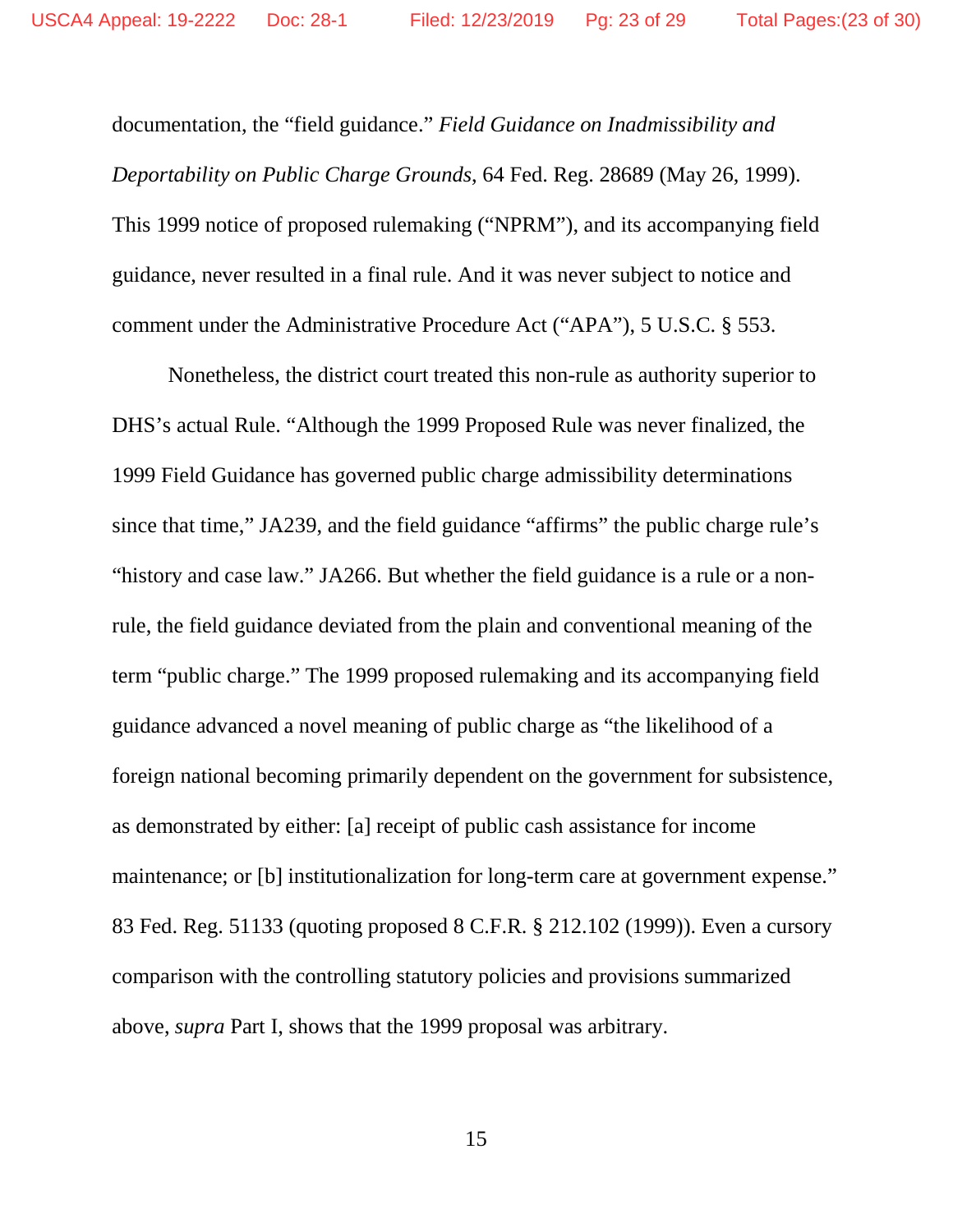This proposed rule was suggested under two controversial theories. First, the INS claimed the new rule implemented a policy favoring access to non-cash entitlements, in particular health care. The INS policy justification in the 1999 NPRM asserted that the provision of public benefits other than Supplemental Security Income, general relief, and long-term institutionalization to aliens "serve[s] important public interests." 64 Fed. Reg. at 28676. Yet the INS's claim directly contradicts Congress's statutory policy that aliens should be excluded from eligibility for means-tested benefits, regardless of whether these benefits are "subsistence" or "supplementary" in nature. 8 U.S.C. § 1601 *et seq*.

The plain language of the Welfare Reform Act, and the IIRIRA requirement of an enforceable affidavit of support for § 213A alien applicants for admission or adjustment of status, presumptively disqualified immigrant aliens from access to all "means-tested public benefits" for a lengthy period. The Welfare Reform Act did not distinguish between cash versus non-cash, or subsistence versus supplemental benefits. "Federal benefits" denied to non-qualified aliens under the Act included both non-cash and earned benefits such as heath, disability, public housing, food assistance, unemployment benefits, and "any other similar benefit for which payments or assistance are provided . . . by an agency of the United States." 8 U.S.C.  $\S$  1611(c)(1). Other than "qualified aliens," noncitizens were made ineligible for any "means-tested benefit," including food stamps. Only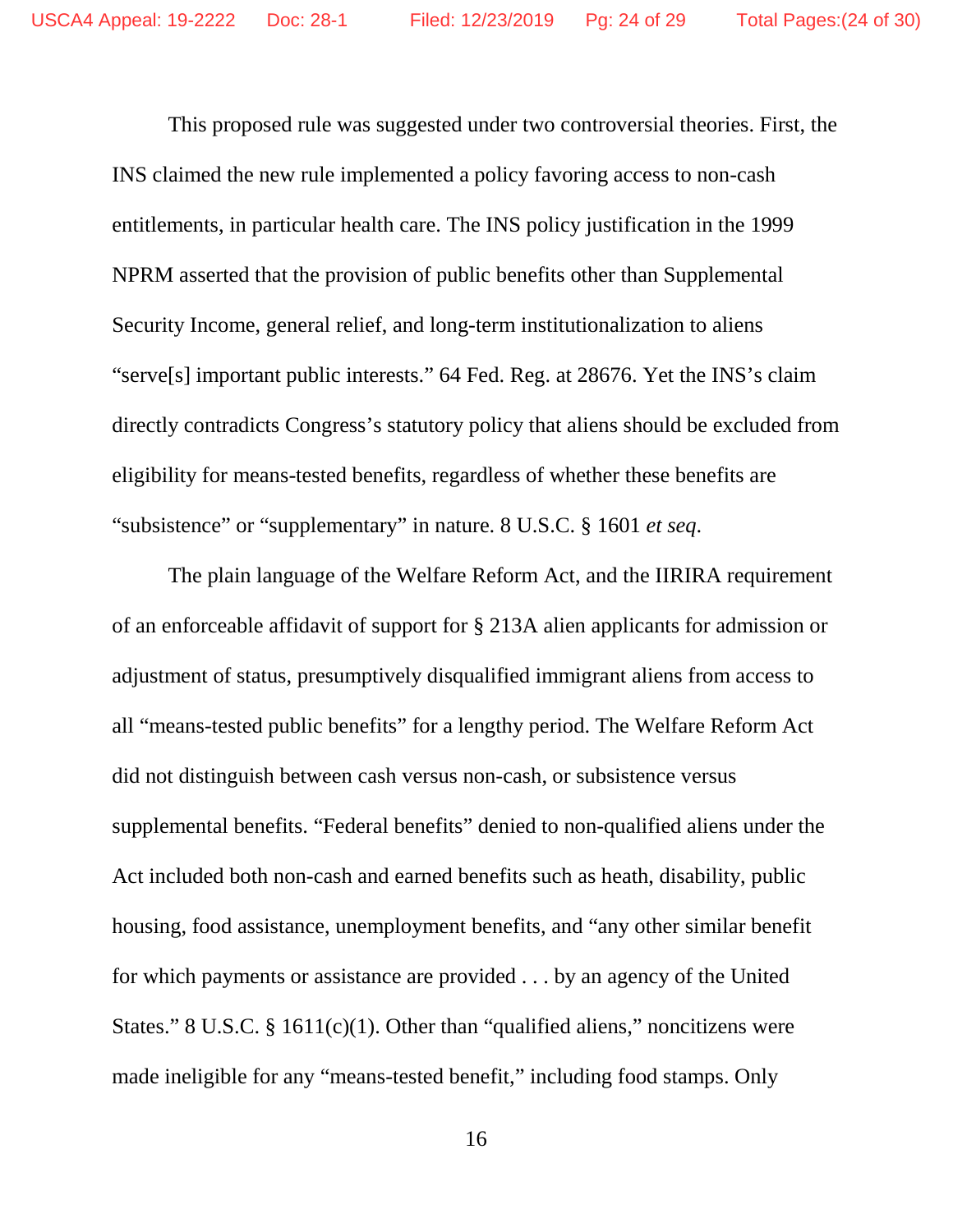emergency medical care, public health assistance for communicable diseases, and short-term "soup kitchen"-type relief were expected. 8 U.S.C. § 1611(b)(1).

Under IIRIRA, the income and resources of aliens who require an affidavit of support as a condition of admissibility are deemed to include the income and resources of the sponsor whenever the alien applies or reapplies for any meanstested public benefits program, without regard to whether the benefit is provided in cash, kind, or services, 8 U.S.C. § 1631(a), (c), although certain exceptions apply for battered spouses and children, 8 U.S.C. § 1631(f).

The INS's second theory was that a lack of precedential statutes or cases allowed the INS to define "public charge" narrowly. So the INS selected a single one of many dictionary meanings for "charge." This created, administratively, a new substantive legal meaning for the term "public charge." 64 Fed. Reg. at 28677. For example, the field guidance interpreted its proposed rule to (1) ban consular officers and INS adjudicators from requiring or even suggesting that aliens, as a condition of reentry or adjustment of status to permanent legal resident, repay any benefits previously received, (2) disregard continued cash payments under the TANF program, on the theory that they are "supplemental assistance" and not "income-maintenance" cash payments, and (3) disregard the receipt of cash income maintenance benefits by a family member unless the payments are the "sole means of support" for that family. 64 Fed. Reg. 28689 (May 26, 1999).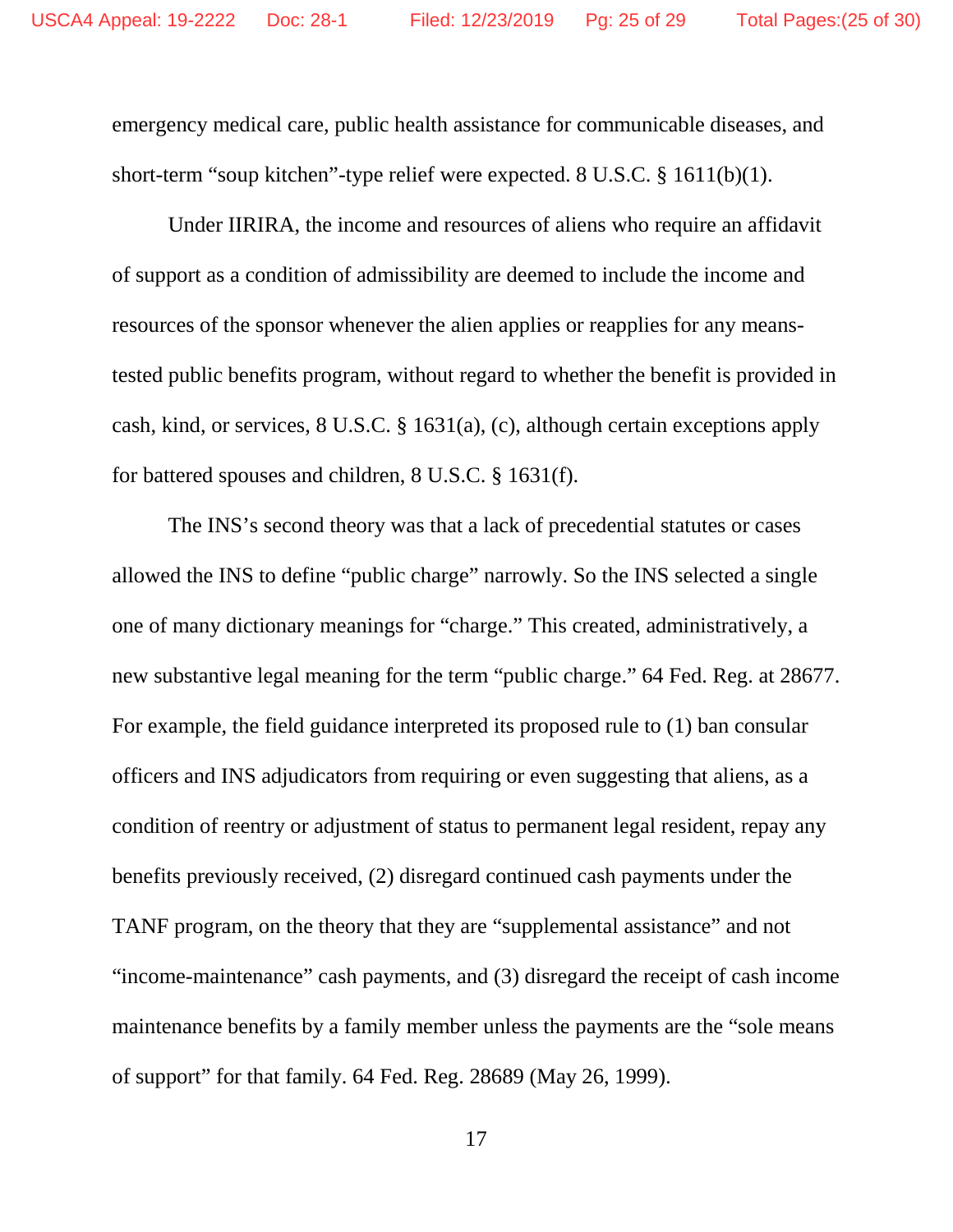This approach violated basic principles of statutory interpretation, which strongly favor the longstanding meaning of "public charge" over the INS's novel definition. Where a term not expressly defined in a federal statute has acquired an accepted meaning elsewhere in law, the term must be accorded that accepted meaning. *Sullivan v. Stroop*, 496 U.S. 478, 483 (1990) ("But where a phrase in a statute appears to have become a term of art . . . any attempt to break down the term into its constituent words is not apt to illuminate its meaning."). This is particularly true where an ordinary or natural meaning exists independent of a statutory definition, as was the case in the 1999 proposed rulemaking. *FDIC v. Meyer*, 510 U.S. 471, 476 (1994) ("The term . . . is not defined in the Act. In the absence of such a definition, we construe a statutory term in accordance with its ordinary or natural meaning."). And the argument that there is a "public interest" in obtaining welfare benefits was since rejected in relevant litigation over prenatal care for illegal alien women. *Lewis v. Thompson*, 252 F.3d 567, 579–582 (2d Cir. 2001) (finding "a clear congressional intent to deny federally-sponsored prenatal care to unqualified aliens").

Unlike the field guidance, the Rule is justified by the APA process that preceded it, and by unambiguous direction from Congress. This Court should reject the district court's suggestion that the field guidance is authoritative against the Rule.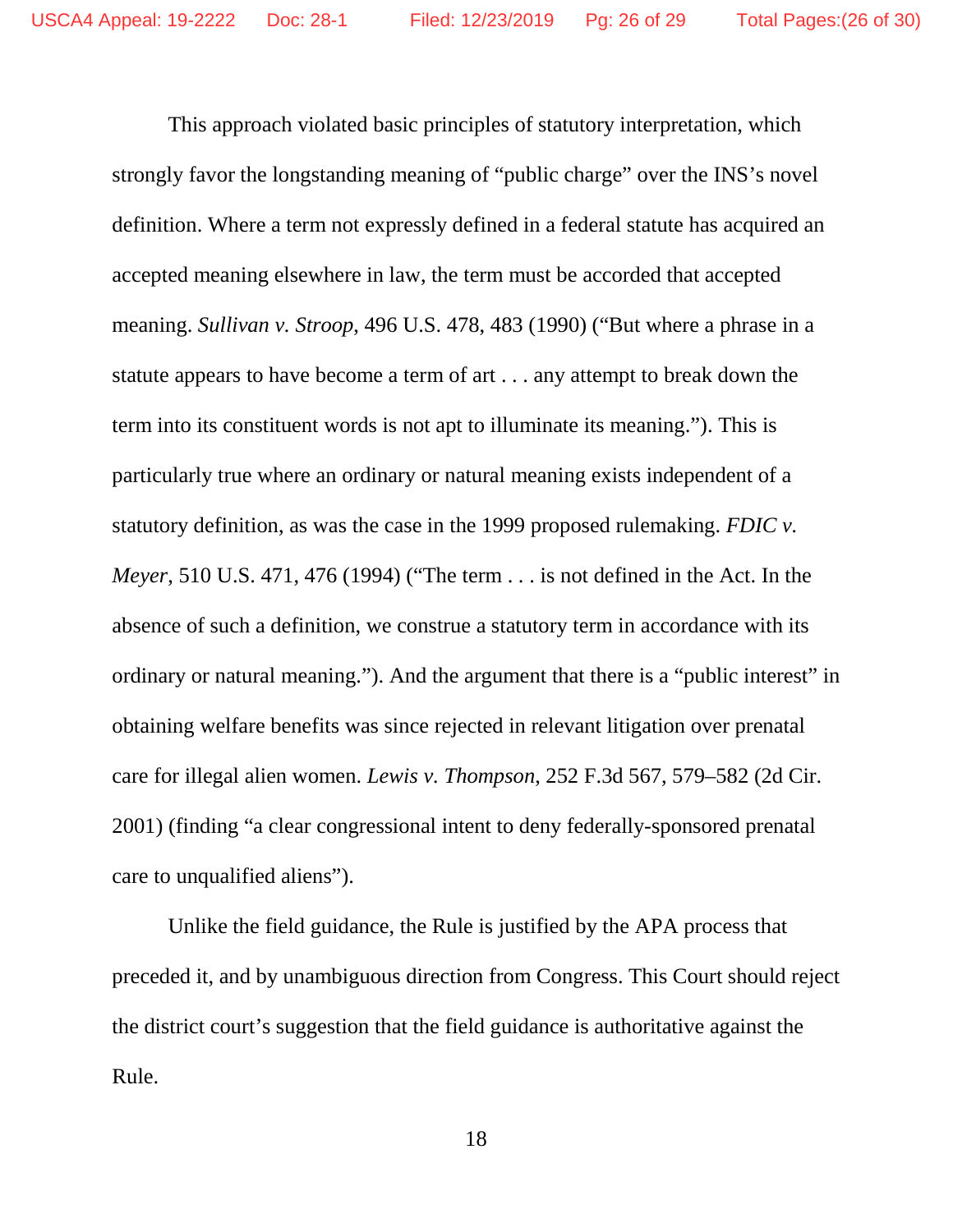#### **CONCLUSION**

For the foregoing reasons, the judgment of the district court should be

reversed, and the preliminary injunction against DHS's enforcement of the Rule

should be vacated.

DATED: December 23, 2019.

\s\ Michael M. Hethmon Michael M. Hethmon Lew J. Olowski IMMIGRATION REFORM LAW INSTITUTE 25 Massachusetts Ave., NW, Suite 335 Washington, DC 20001 Telephone: (202) 232-5590 Fax: (202) 464-3590 mhethmon@irli.org lolowski@irli.org

*Attorneys for Amicus Curiae*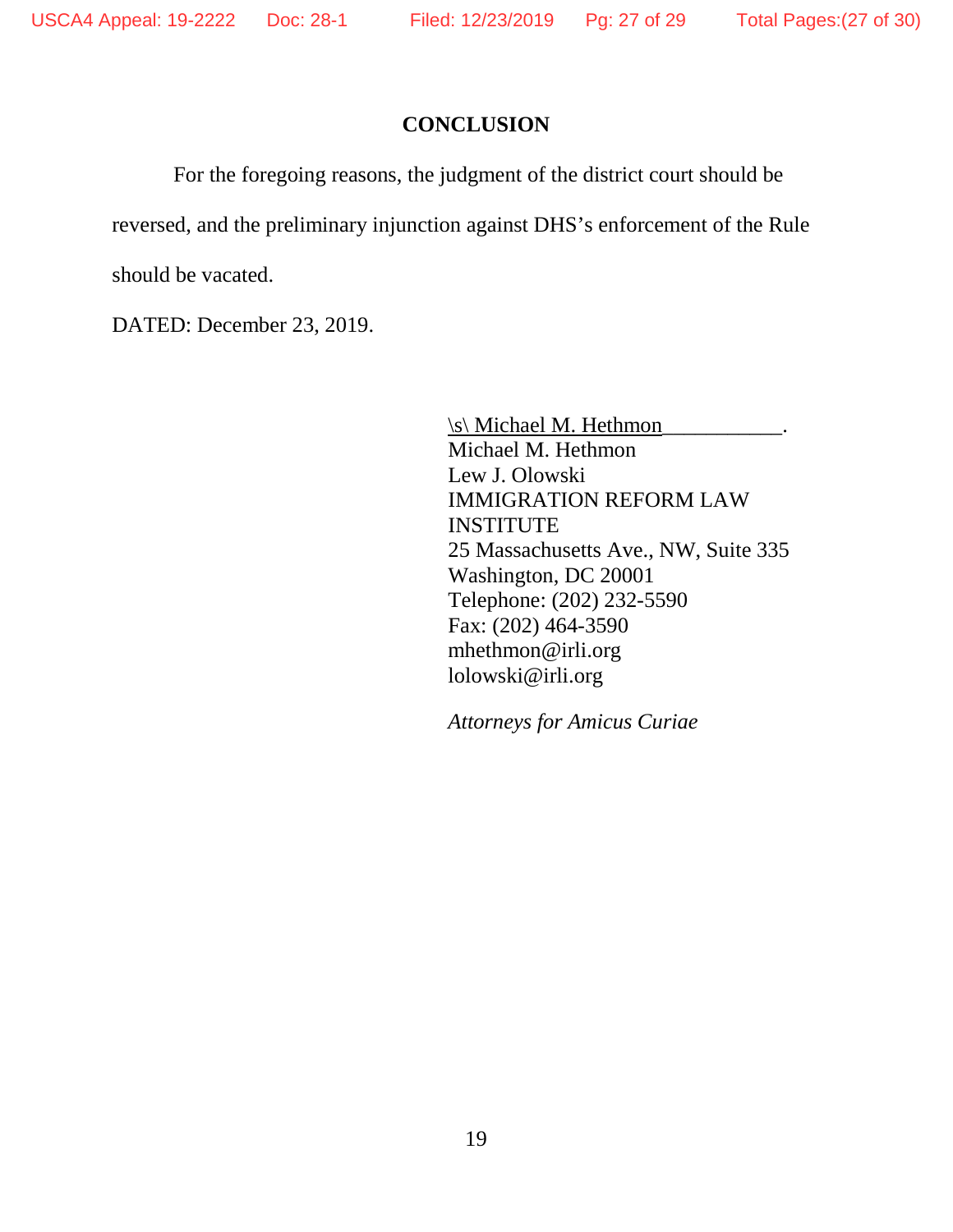#### **CERTIFICATE OF COMPLIANCE**

This brief complies with the type-volume limitation of Fed. R. App. P.  $32(a)(7)(B)$  because it contains 4,079 words, excluding the parts of the brief exempted by Fed. R. App. P. 32(f).

This brief complies with the typeface requirements of Fed. R. App. P. 32(a)(5) and the type style requirements of Fed. R. App. P. 32(a)(6) because this brief has been prepared in a proportionally spaced typeface using 14 point Times New Roman font.

> $\s\$  Michael M. Hethmon Michael M. Hethmon IMMIGRATION REFORM LAW **INSTITUTE** 25 Massachusetts Ave., NW, Suite 335 Washington, DC 20001 Telephone: (202) 232-5590 Fax: (202) 464-3590 mhethmon@irli.org

*Attorney for Amicus Curiae*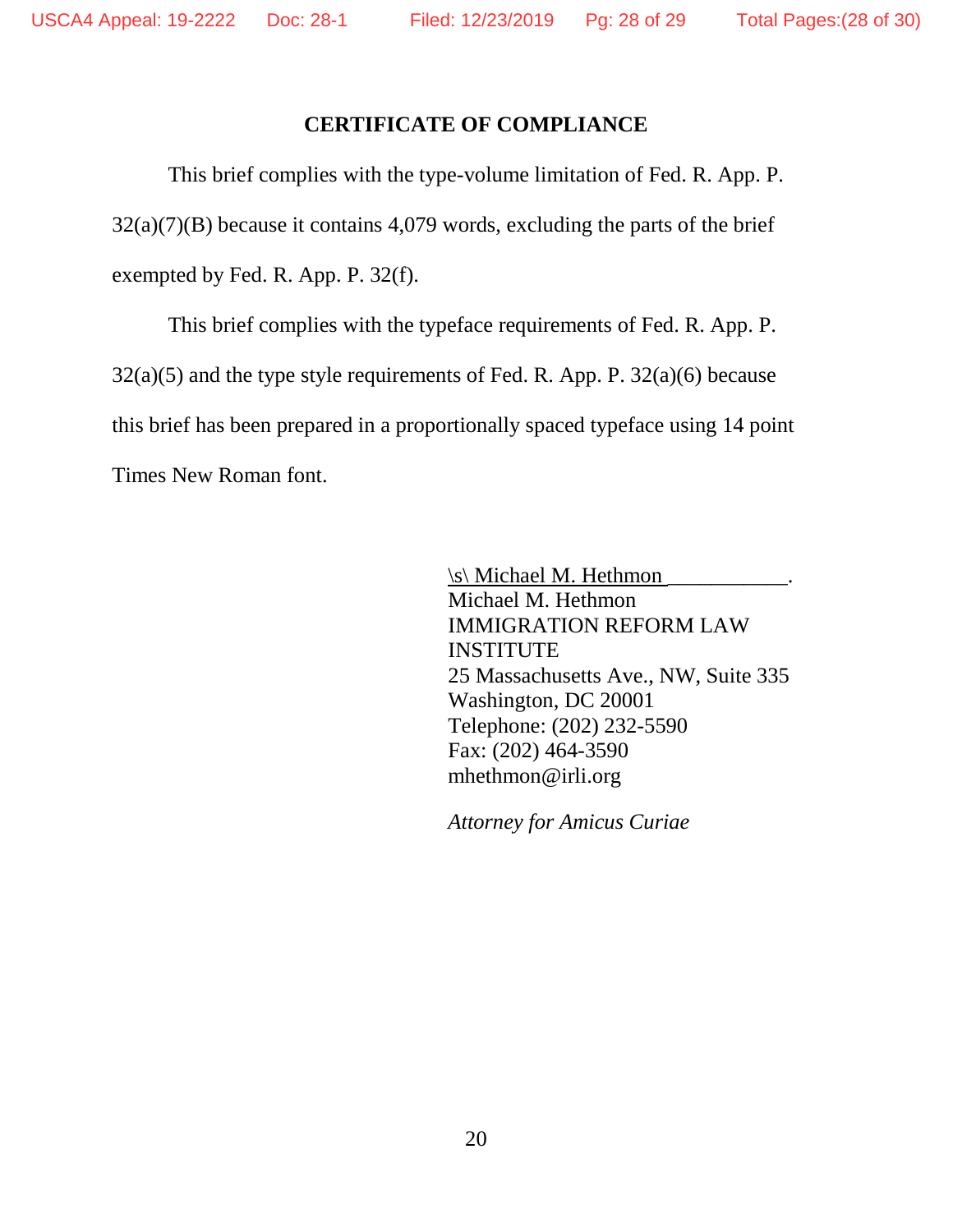### **CERTIFICATE OF SERVICE**

<span id="page-28-0"></span>I hereby certify that I electronically filed the foregoing with the Clerk of the

Court for the United States Court of Appeals for the Ninth Circuit by using the

appellate CM/ECF system on December 23, 2019.

I certify that all participants in the case are registered CM/ECF users and

that service will be accomplished by the appellate CM/ECF system.

\s\ Michael M. Hethmon\_\_\_\_\_\_\_\_\_\_\_. Michael M. Hethmon IMMIGRATION REFORM LAW **INSTITUTE** 25 Massachusetts Ave., NW, Suite 335 Washington, DC 20001 Telephone: (202) 232-5590 Fax: (202) 464-3590 mhethmon@irli.org

*Attorney for Amicus Curiae*